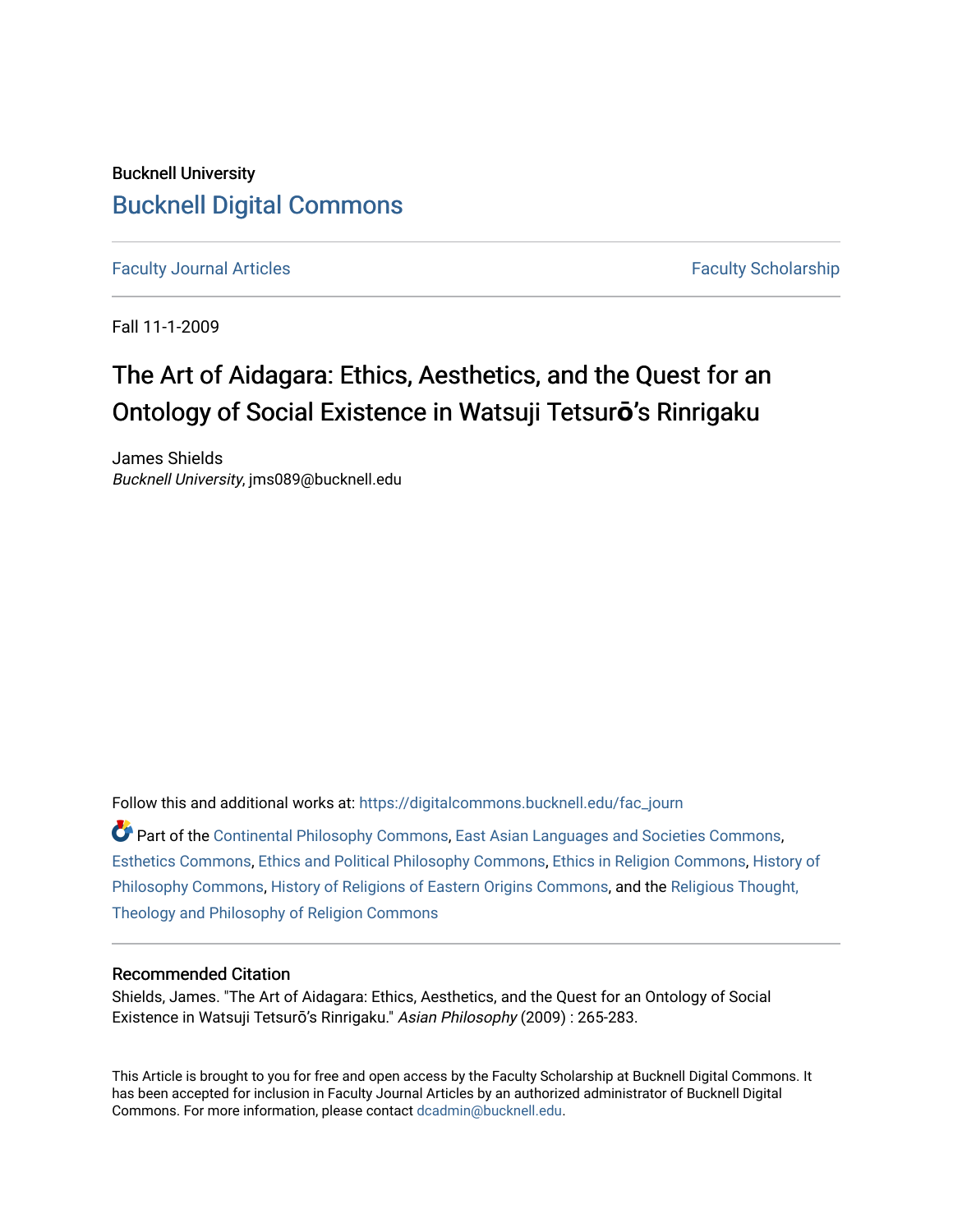## Routledge

# The Art of Aidagara: Ethics, Aesthetics, and the Quest for an Ontology of Social Existence in Watsuji Tetsurō's Rinrigaku

### James M. Shields

This paper provides an analysis of the key term aidagara ('betweenness') in the philosophical ethics of Watsuji Tetsurō (1889–1960), in response to and in light of the recent movement in Japanese Buddhist studies known as 'Critical Buddhism'. The Critical Buddhist call for a turn away from 'topical' or intuitionist thinking and towards (properly Buddhist) 'critical' thinking, while problematic in its bipolarity, raises the important issue of the place of 'reason' vs 'intuition' in Japanese Buddhist ethics. In this paper, a comparison of Watsuji's 'ontological quest' with that of Martin Heidegger (1889–1976), Watsuji's primary Western source and foil, is followed by an evaluation of a corresponding search for an 'ontology of social existence' undertaken by Tanabe Hajime (1885–1962). Ultimately, the philosophico-religious writings of Watsuji Tetsuro allow for the 'return' of aesthesis as a modality of social being that is truly dimensionalized, and thus falls prey neither to the verticality of topicalism nor the limiting objectivity of criticalism.

Watsuji Tetsurō is so well known as the leading ethicist of modern Japan that his concern for the arts and aesthetics is usually somewhat neglected. Yet these concerns not only constitute a large part of his writing but also provide a vantage point for looking at Watsuji's notion of emptiness. (LaFleur, 1978, p. 245)

As long as man ... is merely a passive recipient of the world of sense, i.e. does no more than feel, he is still completely One with that world; and just because he is himself nothing but world; there exists for him as yet no world. Only when, at the aesthetic stage, he puts it outside himself, or contemplates it, does his personality differentiate itself from it, and a world becomes manifest to him because he has ceased to be One with it. (Schiller, 1982, xxv.1)

In the early 1990s, a polemical scholarly movement known as Critical Buddhism sent shock-waves through the hitherto calm world of Japanese Buddhist scholarship.

Correspondence to: James M. Shields, East Asian Religions, 11 Coleman Building, Bucknell University, Lewisburg, PA 17837, USA. Email: jms089@bucknell.edu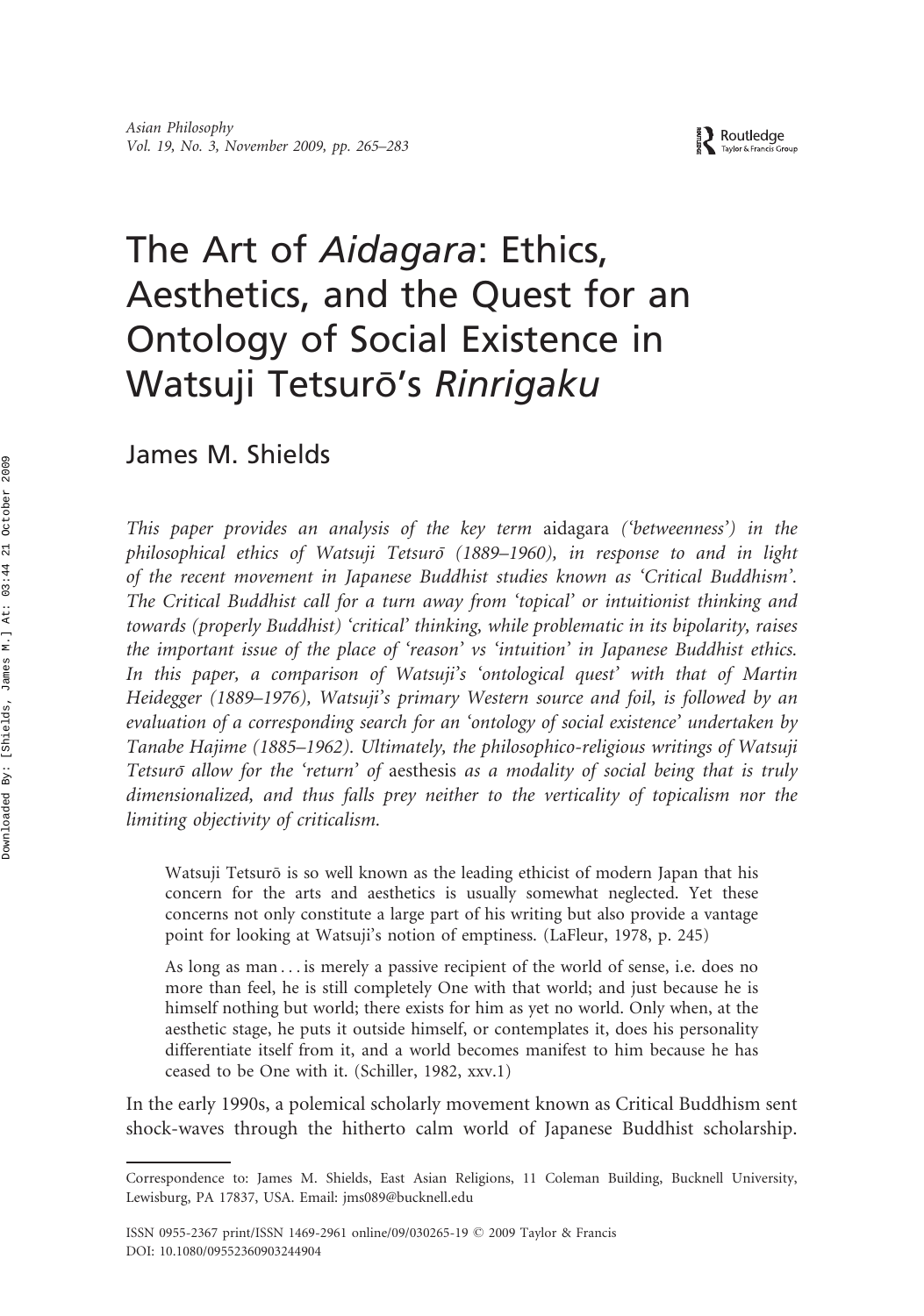Attacking doctrines, entire sects, philosophers and philosophical schools, the Critical Buddhists—under the de facto leadership of Hakamaya Noriaki and Matsumoto Shirō—instigated a veritable cottage-industry for the 'reappraisal' of Japanese Buddhist ways, especially in terms of ethics (see Hakamaya, 1989, 1990; Matsumoto, 1989, 1993).<sup>1</sup> More specifically, the succeeding debates have prompted further investigation into: (a) the connection between specific religious doctrines, principles, values and the actual effects of these in terms of history and politics, and; (b) the even more vexed question of locating and identifying the 'essence' of a particular religion or faith tradition.

Critical Buddhists contrast the essence of 'true' Buddhism with the historical/ ethical/political effects of the religion as it has been practiced, such that (ethicalpolitical) judgments of the latter spur and complement a critical re-evaluation of the former. So-called *hongaku* or 'topical' thinking is the *bête noir* of this re-evaluation:

The basic weakness of hongaku thought according to the Critical Buddhists is that ontologically it does not allow for the existence of an Other, since all things are considered to arise from the single, undifferentiated primordial dhātu or locus, and that it is thus rendered epistemologically and ethically incapable of dealing with the complex manifestations of otherness that form concrete ethical choices. (Heine, 1997, pp. 256–257)

Thus, Critical Buddhism locates the weakness of (particularly East Asian Mahāyāna) Buddhist practice in the prevailing motifs which emphasize non-differentiation, union and harmony—*topos*—while downplaying reason, criticism and language critica. An explicit correlation is drawn between the prominence of 'topical' doctrines in Japanese Buddhism and the ethical failings of the nation in the first half of the 20th century.<sup>2</sup>

A central target of Critical Buddhists is the Kyoto School of Japanese philosophy, which flourished in the early and mid-20th century under the successive leadership of Nishida Kitarō (1870–1945), Tanabe Hajime (1885–1962) and Nishitani Keiji (1900–1990). Critical Buddhists assert that the philosophers of the Kyoto School, in their attempt to bridge the divide of East and West, absorbed the worst of both traditions, effectively fusing the topos of Zen with the equally topical 'essentialism' of the anti-rational/anti-Cartesian stream of Western philosophy, culminating in the 'phenomenological' work of Edmund Husserl (1859–1938) and Martin Heidegger (1889–1976). Thus the Kyoto School, Critical Buddhists maintain, not only contributed to the legitimization of wartime 'emperor-system fascism', but their legacy allowed for the eventual resurgence in Japan of 'topical' thinkers such as Giambattista Vico and ultimately for the popularity of 'postmodern' theory, with its concomitant shades of relativism and nihilism.

In their many attacks on Nishida, Nishitani and Tanabe, the Critical Buddhists rarely mention a fourth figure, who, while peripheral to the Kyoto School, was influenced by and in turn greatly influenced post-war Japanese thinking, especially in the field of ethics: Watsuji Tetsurō  $(1889-1960)$ .<sup>3</sup> This essay analyzes the place of nothingness in the philosophico-religious ethics of Watsuji, and more particularly the relation between his ethical-ontological principle of *aidagara* ('betweenness'),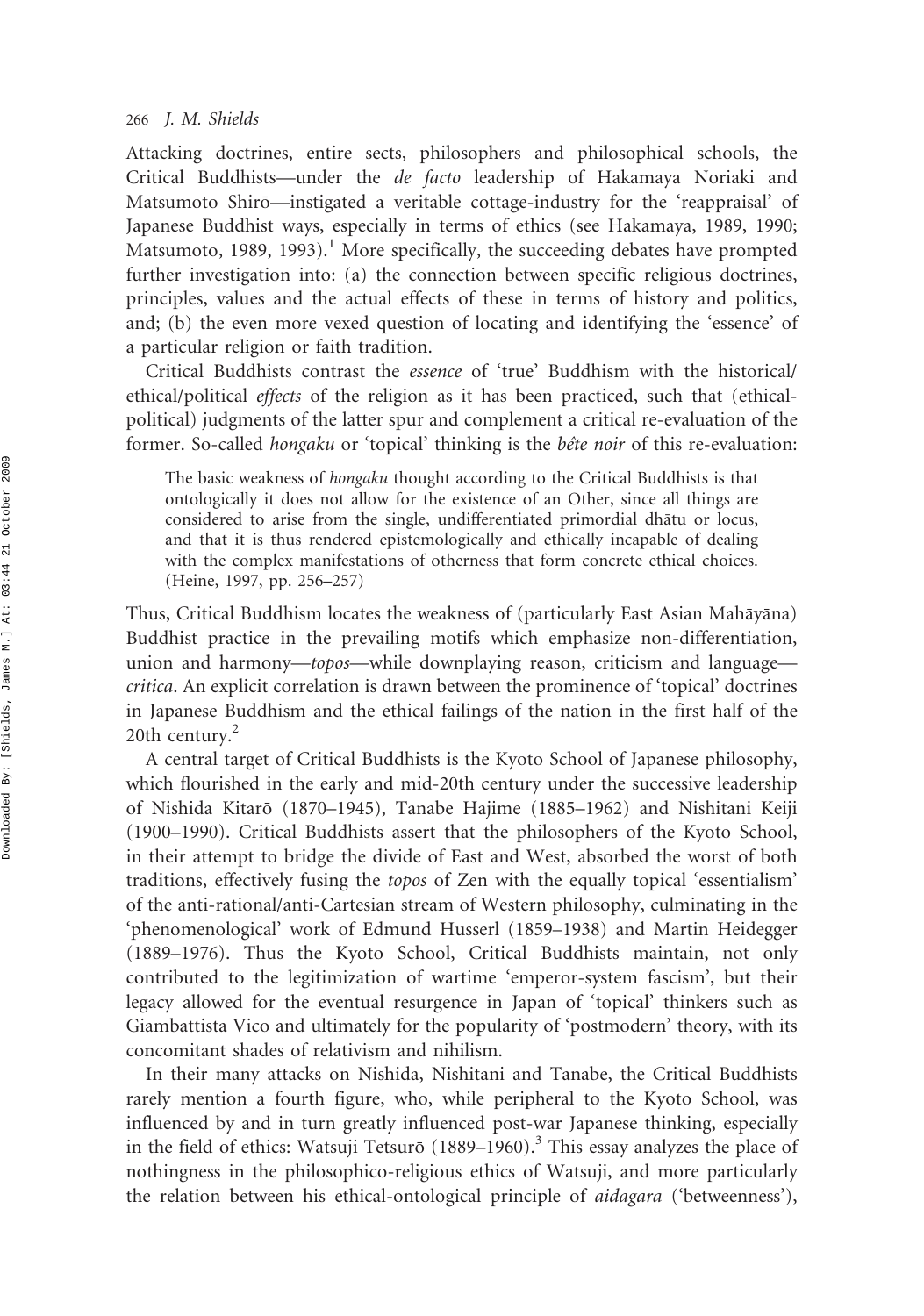Heidegger's Mit-sein (being-with) and Sorge (Care), and the notion of absolute mediation developed by Watsuji's contemporary Tanabe Hajime. It is my contention that a fuller analysis of Watsujian 'betweenness'  $vis-\hat{a}-vis$  Heidegger and Tanabe opens an alternative understanding of a Buddhist ontology of relation which goes beyond the Critical Buddhist dichotomy of critica or topos and thus deepens the debate surrounding the Kyoto School's (and Zen's) 'forgetting of ethics'.

#### The Study of ningen sonzai

In Japan, Watsuji proclaims in Rinrigaku, ethics is the study of ningen—human being.<sup>4</sup> The term *ningen* and the compound *ningen sonzai* are crucial to Watsuji's thesis: Western ethics, he argues, has been unable to come to terms with human relationships precisely because it conceives of individuals in a atomistic way—in which any meeting of persons is something of a 'fall' from the self-realized unity or the preservation of unitive individual being. Watsuji notes that, in contrast to the English term 'human being', ningen already implies sociality or relationship. The Sino-Japanese character nin (or hito) signifies two men supporting each other, while gen (or aida) implies 'between' or 'among'. Thus Watsuji's gloss on ningen is a kind of ontological-ethical credo: 'men, who are supporting each other, exist in the world'.<sup>5</sup>

As an ethical being, that is, a truly human being, one negates individualism by abandoning one's (already acquired) independence from others, and by 'realizing' (both in the sense of *coming to see* and *making real* or actualizing) the mutual interrelatedness of persons. This, for Watsuji, is the true meaning of 'selflessness' and the true basis of goodness or compassion. In other words, at the very 'ground' of individual being, let us call this for the moment the 'self', there exists a primary 'revolt against' the association of individuals; a process of inevitable individuation. If this association is conceived as a 'negation' (of the whole), as, indeed, nothing less than the materialization of absolute negation, then 'individuation' is a negation of absolute negativity (or emptiness). Thus 'an individual becomes an individual by negating emptiness... as her own fundamental space. This is the self-negation of absolute negativity', but this is only part of the process: 'In addition to that, an individual must be subordinate to society through emptying herself, regardless of how this emptying is performed' (Watsuji, 1996, p. 117).<sup>6</sup> Here we see the complex dialectic or oscillation that exists within human being—a continual to and fro between the demands of self-expression and the call to sociality. In order to elucidate the precise meaning of Watsuji's formulation of the ontological basis for ethics, it will help to look briefly at his primary Western source and sometimes foil: Martin Heidegger.

#### Der Fall des Heideggers: The Limits of  $Care<sup>7</sup>$

According to Watsuji, Heidegger erred in: (a) his ultimate commitment to the language and philosophical structures of individualism and consequent neglect of the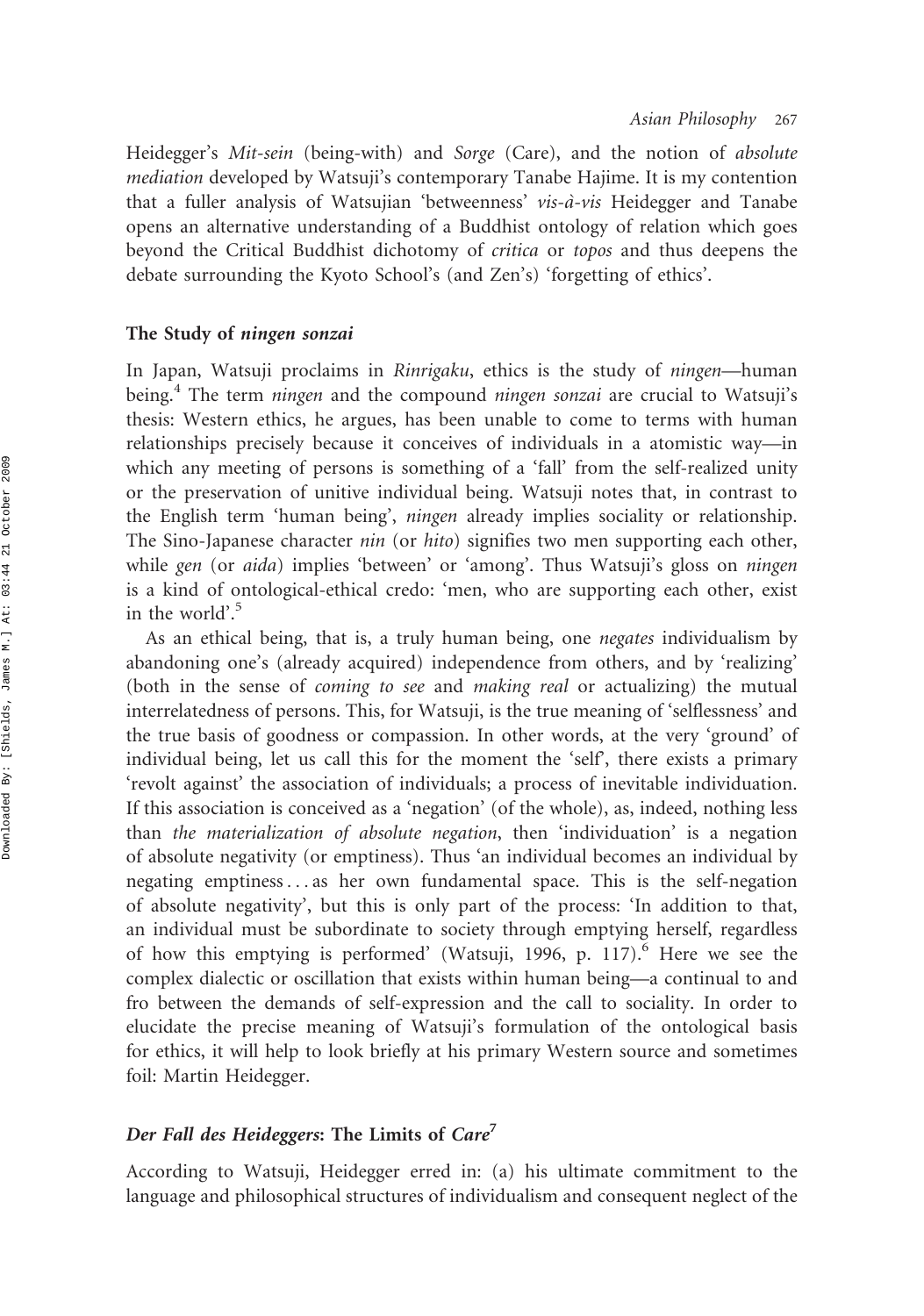social dimension of human being (or the *Mit-sein* of *Dasein*); and (b) his privileging of time and the temporal over place and spatiality. Let us begin with the first point of criticism. Here Watsuji diverges from the standard 'postmodern' criticism offered by Derrida and others, namely, that Heidegger was never able to free himself from the 'logocentrism' of Western metaphysics, even as he managed to escape some of its other pitfalls. For Watsuji, it is not primarily in the pining for Being that Heidegger goes astray (this is a regrettable but understandable consequence of his rootedness in Western ontology or onto-theology), but in the very framework of this thought, where, in Cartesian/Kantian (or perhaps Nietzschean/Kierkegaardian) fashion, the primary relationship is between the 'individual'—Dasein—and the non-human world (whether such is conceived as Nature, Being or God).

Heidegger understood being-in-the-world (in-die-Welt-sein) in terms of the practical (or 'ready-to-hand') use of 'tools' and thus, for all his claims to have overthrown traditional metaphysical subjectivism, grounded his analysis in inescapably subjectivist language. '[T]he spatiality inherent in 'a being there' is, in the final analysis, attributed to the relationship of concern between I and tools and has nothing to do with the relationship of communication among human beings' (Watsuji, 1996, p. 174). Though tropes of 'being-with' (Mit-sein) and Care/Concern (Sorge) occur quite often in the Heideggerian corpus, these themes, according to Watsuji, remain relatively underdeveloped, and do not easily connect with Heidegger's more general thesis about Being and Time. This point requires some elaboration. Care—in which the whole structure of Dasein is understood, in its threefold nature as thrownness, fallenness, and possibility, to be 'ahead of itself in already being in the world as being alongside what it encounters in the world'—is interpreted by Heidegger primarily if not solely in terms of temporality, by way of anxiety and being-towards-death (Watsuji, 1996, p. 215). Thus Care ultimately lacks the sense of (embodied) compassion between human beings.

We should note that Watsuji neglects to mention that Heidegger does in fact deal with 'place' and in a quite novel way: in practical concern or *Care*, Heidegger argues, distance itself becomes degeometricized and thus space becomes trans-spatial (e.g. when speaking on the telephone, one's interlocutor is 'nearer' than the person in the next room, because she is part of one's immediate 'world'). Yet Watsuji is correct (and not the first to note) that this perspective, which would seem to open up the possibility of Care being manifest in terms of the space of neighborliness, is a path that Heidegger deigns not to pursue. This may be because, in an obvious debt to Nietzsche (but also to Jaspers and perhaps even, somewhat ironically, the Frankfurterschule) Heidegger was intensely, almost obsessively wary of Mass Society or the Public—das Man ('Them'). Dasein, after all, cannot be entirely an 'I am' if it also has to be a 'with-them'.

Thus a non-trivial tension arises between authentic being-with, and inauthentic being-with-Them. It became clear to Heidegger that one of the lamentable symptoms of the modern age is precisely that 'one's own Dasein dissolves completely into the kind of being of "the Others" ...'—thus das Man emburdens authentic being-in-theworld. Though Care (Sorge) unifies Dasein, even Care must recognize the fallenness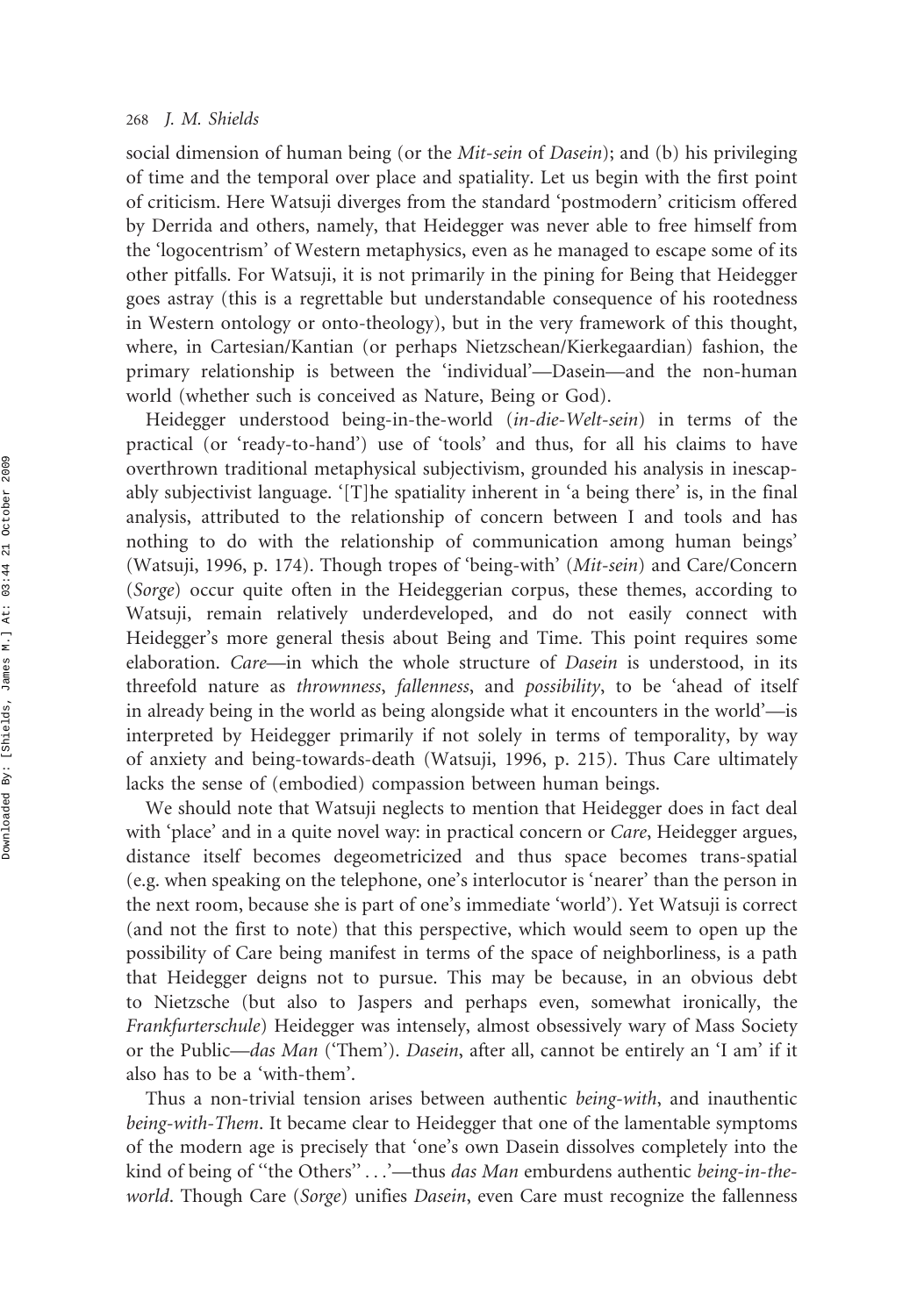of man-as-They. For the Frankfurt thinkers and sundry existentialists, this situation of 'alienation' requires nothing less than a (Kierkegaardian) leap into subjectivity, even if it is a leap without a sure foundation or goal. Heidegger's Care is not by any means an 'ethical' modality; his use of this term, as with so many others, rids it of its conventional meaning. For Heidegger, this divestiture or deconstruction is a necessary step towards rediscovering the true meaning of terms; for others (such as Pierre Bourdieu) it is an emptying out of meaning with deep and disastrous implications on the philosophical and political level.

For Watsuji, whatever may be valuable in the Heideggerian trope of Care is lost in Care's relentlessly temporal aspect, and in its corresponding abstraction. Care is not situated in space, or bodies, nor is it ever associated with Others (tarnished in Heidegger as They). Along the same lines, Watsuji asserts that Heidegger's temporality is a purely individualized sort, and 'fails to materialize in the form of historicality'—which is the concrete temporality of persons-in-community.<sup>8</sup> One's thrownness is a burden and the sense of repentance—of coming to terms with one's past—is not at all evident in the Heideggerian concept. In attempting to think Heidegger further, Watsuji contrasts Heidegger's in-die-Welt-Sein to the Japanese concepts yononaka and seken—'the public'—which signify not merely a the spatiality of human relationships but also the temporality of such.

Moreover, Watsuji raises the problem of the key philosophical term Sein or Being. Within Western philosophy, Being plays the role of the 'ground' of existence and of logic: it is the 'A is A' (Fichte) and the 'direct, undetermined "to be"' (Hegel) (Watsuji, 1996, p. 19). However, the grandeur, plenitude, and 'objectivity' of Being limit its applicability in terms of ethics. Western Being must be re-evaluated in terms more familiar and applicable to the Japanese situation, and to the condition of sociality more generally. Watsuji suggests that the Japanese term sonzai  $(son = \text{maintenance} \text{ or } \text{subsistency} \text{ against } \text{loss } [\text{time}] + zai = \text{remaining within}$ relationships [space]) is a more appropriate term for describing 'the subjective, practical, and dynamic structure of human being' (Watsuji, 1996, p. 21).

Thus, though Heidegger goes beyond the 'contemplative approach' to human existence, which reached an apogee in the 'transcendental phenomenology' of his mentor Husserl, his remarks on 'concernful dealings', while opening up spatiality as the structure of subjective existence, ultimately confines such to the relation of human beings and tools, and effectively bypasses interpersonal relationships.<sup>9</sup> The reader might note a substantial irony here, regarding Heidegger's professed intention to escape the bondage of Western metaphysics and its subjectivist/humanist underpinnings. Indeed, it is precisely the latent or patent anti-humanism in the Heideggerian corpus (coupled with his infamous silence about his Nazi affiliations after 1945) that provides the fodder for the prosecutors of his 'Case'. But this makes Watsuji's critique seem odd: how can Heidegger, of all people, be accused of subjectivism? The answer, I contend, is less difficult than it may initially appear. Heidegger's rejection of the metaphysical 'forgetting of Being', necessitated a turn from 'ontic' (ontisch) to 'ontological' (ontologische) thinking. This move, while effectively subverting, for instance, the Cartesian and Kantian ego, also subverts the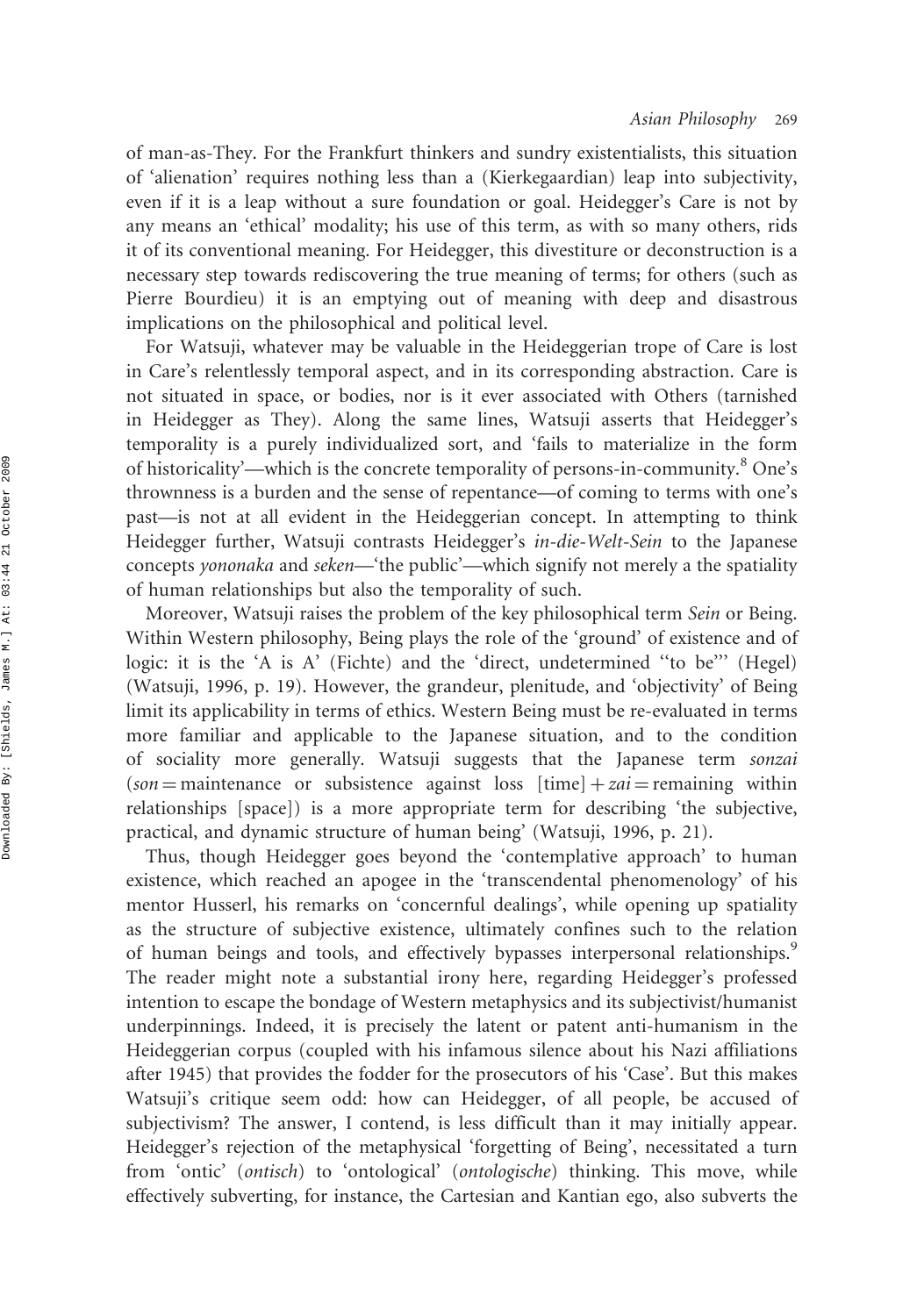community of egos that make up the dominant Western conception of sociality. While this is, in some ways, a positive 'deconstructive' move, Heidegger lacks the concepts or terms to allow for a rebirth of sociality out of emptiness or betweenness. In short, 'man', in becoming 'the neighbor of Being', loses touch with his neighbors who happen to be mere 'beings'. For Watsuji, the result is not an overcoming of nihilism (which the Heideggerian project, in the wake of Nietzsche, claimed to be), but rather a nihilism *in extremis*.<sup>10</sup>

#### Between Self and Society: Towards Empty Being

The basic principle of Watsujian social ethics can be deduced from these key terms. What is sought in (ethical) being—sonzai—is the realization of totality through the individual. Though this, at first glance, seems to fall into the hands of the Critical Buddhists, who lament the (re)turn to 'totality' over rational-critical (and ethical) discrimination and differentiation, Watsuji insists that this process occurs only through the 'negation' of both the individual and the totality. Above all, it is imperative to understand that *ningen sonzai* does not rely upon Being as a source of existence, but upon Nothingness or Emptiness  $(k\bar{u})$ . 'One can contend that I becomes aware of itself only through the medium of non-I, by making a detour of nothingness only on the ground of the subject in which the self and other are not yet disrupted' (Watsuji, 1996, p. 225).

Thus, in a formula that superficially resembles the Hegelian dialectic, the individual must first 'realize' herself as the 'other' over and against the social whole this is a crucial stage towards self-awareness. Indeed, '[a]part from the self-awareness of individuals there is no social ethics'. Independent consciousness, like capitalism for Marx, is not something to be disdained or avoided, but is in fact part and parcel of ethical 'self'-realization. The standpoint of independent consciousness—the I—is 'acquired' only through a primary disassociation from family, tradition, and society. 'Just as we are able to abstractively produce an individual's consciousness of retention by wiping away all elements of betweenness, so our own selfhood is recognizable only at the extreme point where all betweenness is eliminated.' True communality is possible only through this initial 'moment' of independence. However, one must come to recognize that individuality cannot itself sustain an independent existence, but is grounded in a negation of the totality: 'its essence is negation, that is, emptiness' (Watsuji, 1996, p. 80).

The other 'moment' in the process is one in which the individual 'surrenders' to the totality; Watsuji calls this 'the demand of the superindividual will' (Watsuji, 1996, p. 23). This is another Watsujian phrase that rings ugly to postwar ears and it is indeed one that has played into the hands of those accusing Watsuji of wartime collaboration. Whether by this 'call of the totality' Watsuji means to imply the Emperor/State or whether he refers to the transpersonal (or interpersonal) realm in a more general sense remains something of an open question.<sup>11</sup> What is most significant here is Watsuji's attempt to situate ethics and ontology in the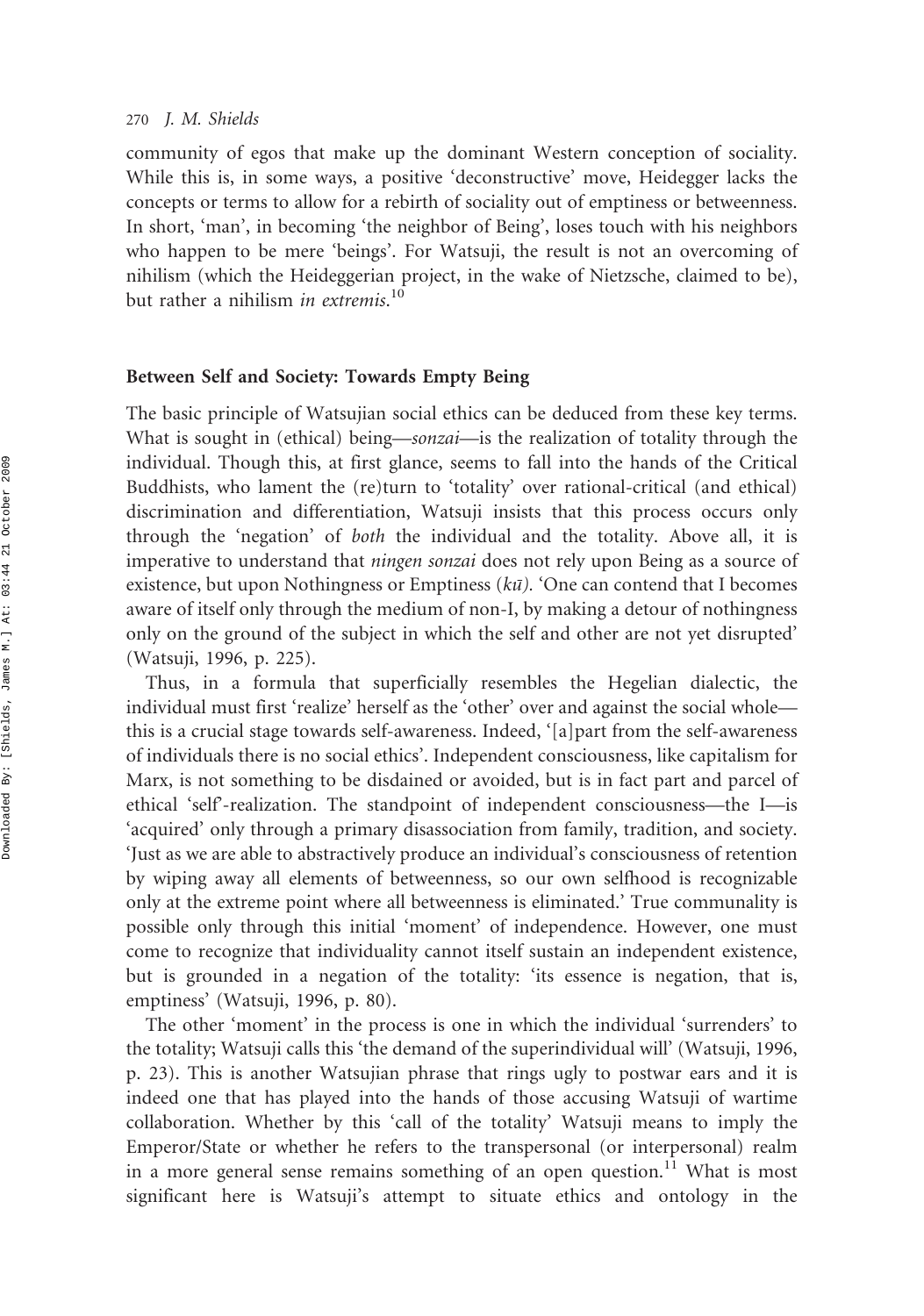'betweenness' of persons, and to understand 'authenticity' in terms of the self's annihilation, an annihilation which involves not a total disappearance, but the reconfiguration out of Emptiness: an identification with others in a nondualistic, but also non-monistic, meeting of self and other.<sup>12</sup> Unlike the Hegelian dialectic, with its sublation (Aufgehoben) of the thesis by the antithesis, in Watsuji we have a fuller preservation of the terms of the 'dialectic'—an oscillation rather than a true synthesis (Carter, 1996, p. 341). The self does not absolutely disappear, nor is it sublated, nor does it 'return' as an original, pure or True Self, but simply is now 'realized' as 'being empty', or in the words of Tanabe Hajime, 'empty being'.

#### Agency and Absolute Criticism

Let us now turn to an analysis of the work of Tanabe Hajime. Despite his one-time equivalence of the Emperor with the 'nothingness' that must undergird democracy, Tanabe's focus on the self-as-agent/agency (shutai) over the self-as-contemplative consciousness (shakun), reflects his Marxist sympathies, $13$  as well as his general desire to bring ethics back into the heart of Japanese Buddhism and philosophy. A prominent conception in postwar Japanese Marxism was the (Sartrean) notion that the 'abyss' of nothingness must underlie the freedom of the acting subject in the historical world.<sup>14</sup> Likewise, Tanabe's 'subject' is first and foremost an agent, a subject-in-action or in-relation-with-others. Thus Tanabe would concur with Watsuji's comment that 'The study of ethics is the study ... of the subject as a practical, active connection' (jissenteki koiteki renkan)' (Koschmann, 1996, p. 103).<sup>15</sup>

The key terms in Tanabe's formulation that distinguish his own work from that of the other major Kyoto School figures Nishida and Nishitani are metanoesis and absolute mediation. Metanoesis (Jp. zange) 'entails the painful recollection of one's past sins, a feeling of remorse accompanied by the strong wish that these sins had not been committed' (Heisig, 1986, p. xliii). Crucial to Tanabe's thesis is the fact that the meta of meta-noetics implies that such ultimately 'surpasses the position of mere contemplation (noesis)' (Takeuchi, cited in Heisig, 1986, p. xlv). Yet what must also be noted is precisely the 'after' aspect of meta-noesis, which is not meant to be antirational or irrational, i.e. not an erasure or sublation of reason, logic, language, or criticism,<sup>16</sup> but a way of pushing the critique of reason to its limits, a task, in Tanabe's eyes, begun but left incomplete by Kant, Hegel and Kierkegaard. In fact, Tanabe goes so far as to call his logic of metanoetics 'absolute criticism' (Heisig, 1986, p. lv).

Absolute criticism is simply the existential involvement of the subject involved in the critical task, such that, faced with the 'crisis of its own dilemma', the subject 'surrenders' to its own self-criticism. This is not expressed by Tanabe in terms of the self's dissolution, but rather as the 'breaking-through (Durchbruch) of a self that hitherto had moved exclusively within the realms of discursive thinking and reflection' (Tanabe, 1986, p. 4). Moreover, this is the point at which 'absolute mediation' becomes involved: the 'truth' of the absolute can only 'function' in its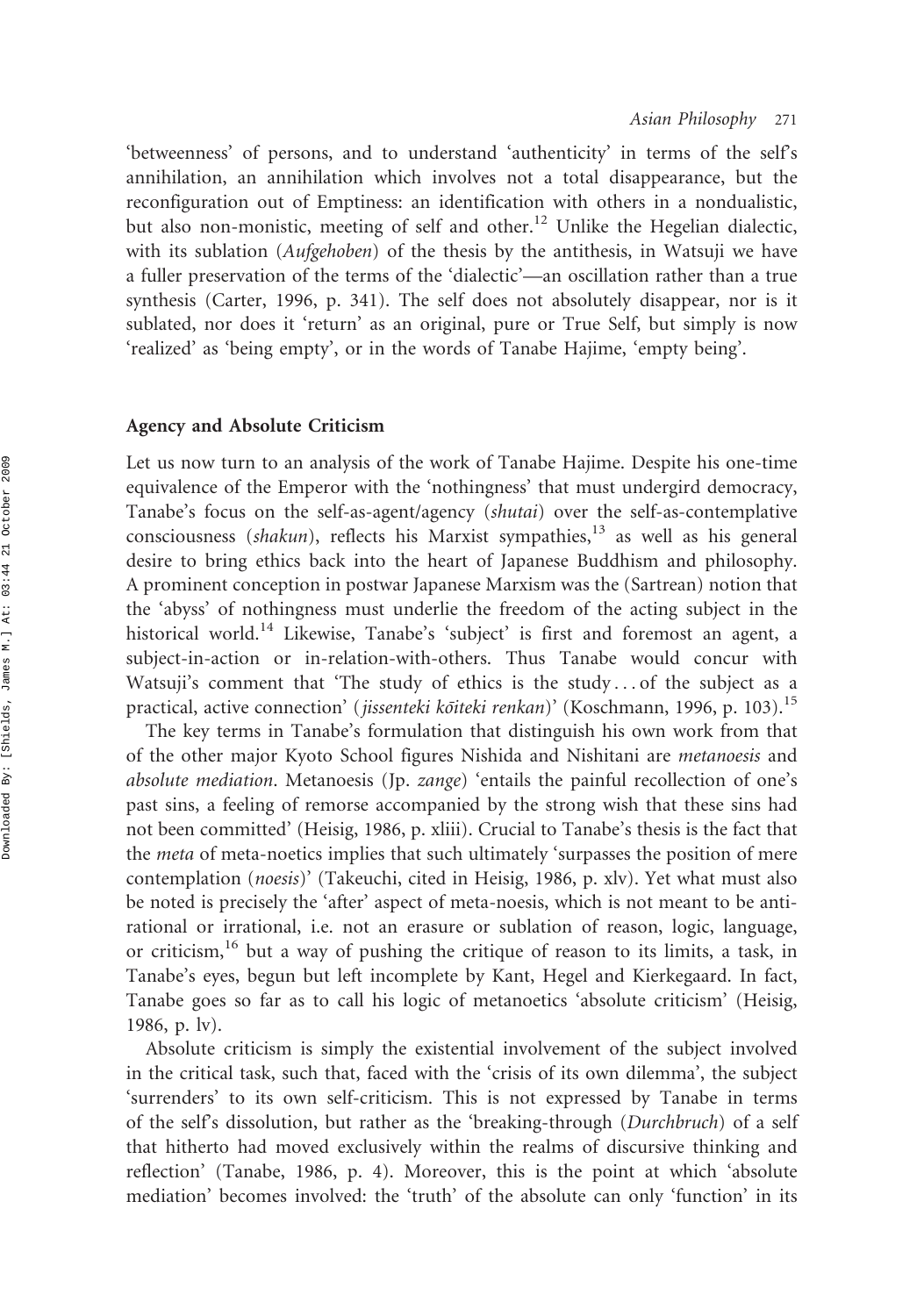relative mediation with the world of forms and relative beings.<sup>17</sup> 'In this sense, the transformation through vertical mediation between the absolute and the self (Thou and I) must also be realized in horizontal social relationships between my self and other selves (I and Thou)' (Tanabe, 1986, p. lviii). In other words, absolute mediation takes the form of mediation through other beings; 'the effect of the absolute on the relative only becomes real as the effect of the relative on the relative' (Tanabe, 1986, p. 19, my emphasis).

Here we see an obvious parallel with Watsuji's *aidagara* as the ground for ethics and human being. Nothingness does not appear in itself 'but only through its real channel which is historical being .... What determines the individual is always species as an historical, relative particular form of being. It is not some absolute negativity of nothingness apart from the movement of this relative negativity' (Koschmann, 1996, p. 118).<sup>18</sup>

Absolute mediation takes place only through the irruption of absolute nothingness into relative being. In other words,

[b]eing here is 'being as upāya,' [hōbentiki-sonzai] that is, being as a mediator of nothingness. Moreover, human existential self-awareness, which realizes the compassion and altruism of the bodhisattva through the equality of mutual transformation, must be a mediation of nothingness in the sense of just such a transformation of subjectivity. (Tanabe, 1986, p. 109)

Thus, Tanabe concludes, metanoetics—and only metanoetics—is able to overcome, on the one hand, the problems of individualism that beset Western conceptions of freedom and, on the other, the lack of individual agency/ethics/this-worldliness of which Buddhism, and Zen in particular, is often (with some justification) accused.

Tanabe's emphasis on the necessary 'return to the world' (gensō) which accompanies the 'movement towards the absolute' ( $\bar{\sigma}\bar{\sigma}$ ), is largely directed against what he feels are the misunderstandings of Zen by ordinary folk (as opposed to sages). One of Tanabe's primary (unstated but thinly-disguised) targets is his ex-mentor Nishida Kitarō, in particular Nishida's concepts of basho/topos and the 'absolute identity of self-contradictions'.<sup>19</sup> Very much in line with the Critical Buddhists (but 40 years in advance of them),<sup>20</sup> Tanabe takes Nishida to task for preaching a reliance on the topos of absolute nothingness, as if it were a kind of abstract universal—'some space with no specific orientation of direction of any particular point within it'.<sup>21</sup> In short, Nishida-philosophy and, by extension, much of modern Japanese philosophy, lacks a sense of mediation and (absolute) critique.

#### Ethics as the 'Kōan of Reality'

As we have seen, ethics (*rinri*) for Watsuji entails not simply a disciplined reflection on right or wrong, or on the proper ways of acting in social circumstances, but is about what it means to be a human in the world; ethics is, to borrow a term from Heidegger, 'fundamental ontology'. Within this conception lies not only existential 'facticity' but also sociality: being in the world is not just a relation of the ego and the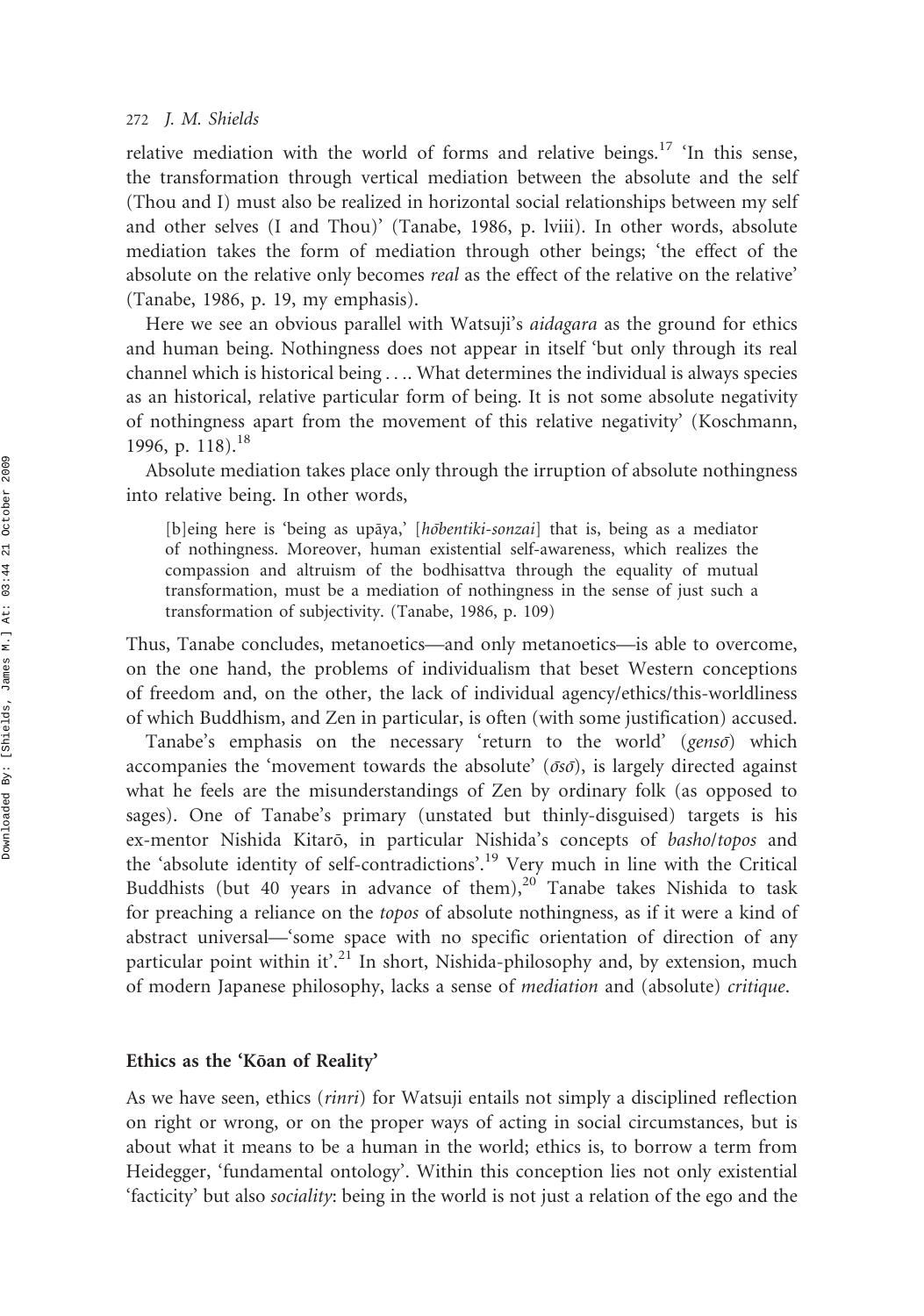world of Being, but a relation between beings. Here etymology comes into play once again. The Japanese term *rin* (or *nakama*) implies 'fellowship'—'a body or system of relations, which a definitive group of persons have with respect to each other, [which also] signifies individual persons as determined by this system' (Watsuji, 1996, pp. 10–11). Rin also signifies 'agreement' (kimari), 'form' (koto), and 'order among persons', while ri signifies 'reason'. Thus rinri, or ethics, is 'the order or pattern through which the communal existence of human beings is rendered possible' (Watsuji, 1996, p. 11).

The notion of 'the betweenness of persons' (hito to hito to no aidagara) is fundamental to Watsuji's ethics and must be examined in greater detail. Despite the fact that it is always 'concrete', betweenness is manifest not simply in the physical situation of 'meeting', but in the 'dialogue' that takes place in such a situation. In Habermasian fashion, dialogue is a form of communicative action, in which  $\lceil w \rceil$  hat I hear is not a succession of sounds, but the *koto* that expresses the betweenness of I and Thou. Even though this koto is spoken by Thou by means of her voice, the koto itself is communally retained between I and Thou' (Watsuji, 1996, p. 77). Thus meeting is always a meeting of speaking or communicating beings.

Now we are faced with the task of fleshing out the meaning of different forms or modes of 'communication', and the place of speech in particular. For this we shall turn again briefly to Tanabe. At one point in *Philosophy as Metanoetics*, Tanabe speaks of the Zen  $k\bar{o}an$  in terms of understanding that 'the way of satori is not ethical in nature but remains at the everyday level', but he adds that the 'flaw' in this conception of the  $k\bar{o}an$  is that 'history, as objective and common "social reality", is bypassed, and thus too is 'ethical seriousness'. In short, by use of methods like the  $k\bar{o}an$ , Zen neglects 'the objective historical world whose being should be "being as upāya"'. In contrast, Tanabe suggests that metanoesis 'views ethics as the "kōan of reality''' and thus 'metanoetics is philosophy conscious of the foundation of history' (Tanabe, 1986, p. 131). This requires some reflection. What does it mean to say that 'ethics is the koan of reality'? For Tanabe, the  $k\bar{o}an$ , while significant for its shock-value—its dispositional-transfigurative capacity—also must bring one 'back to the world'; in the *ko*an words are 'skillful means' to provoke *satori*/conversion. Thus too, ethics must involve 'mediation' by way of 'skillful means'—actions, words (and perhaps symbols and myths)—which draw one out of and at the same time ground one in the world.

However, in what appears to be an attempt to distance his own theories from the 'aesthetic intuitionism' of those he criticizes (namely Nishida), Tanabe ultimately falls back on the notion that ethics must take 'rational discrimination as its medium' (Tanabe, 1986, p. 155). '[Nishida's] aesthetic consideration', he says, 'does not serve to overcome the abstraction of intuition but is a mere development and extension of intuitionism. It neglects the deeper significance of the role of the axis in absolute transformation' (Tanabe, 1986, p. 11). It appears that 'aesthetic' intuitionism here implies the sort of contemplation where one is 'lost' in the totality,<sup>22</sup> without bothering to 'return' to the world of mediated beings. 'The result is simply an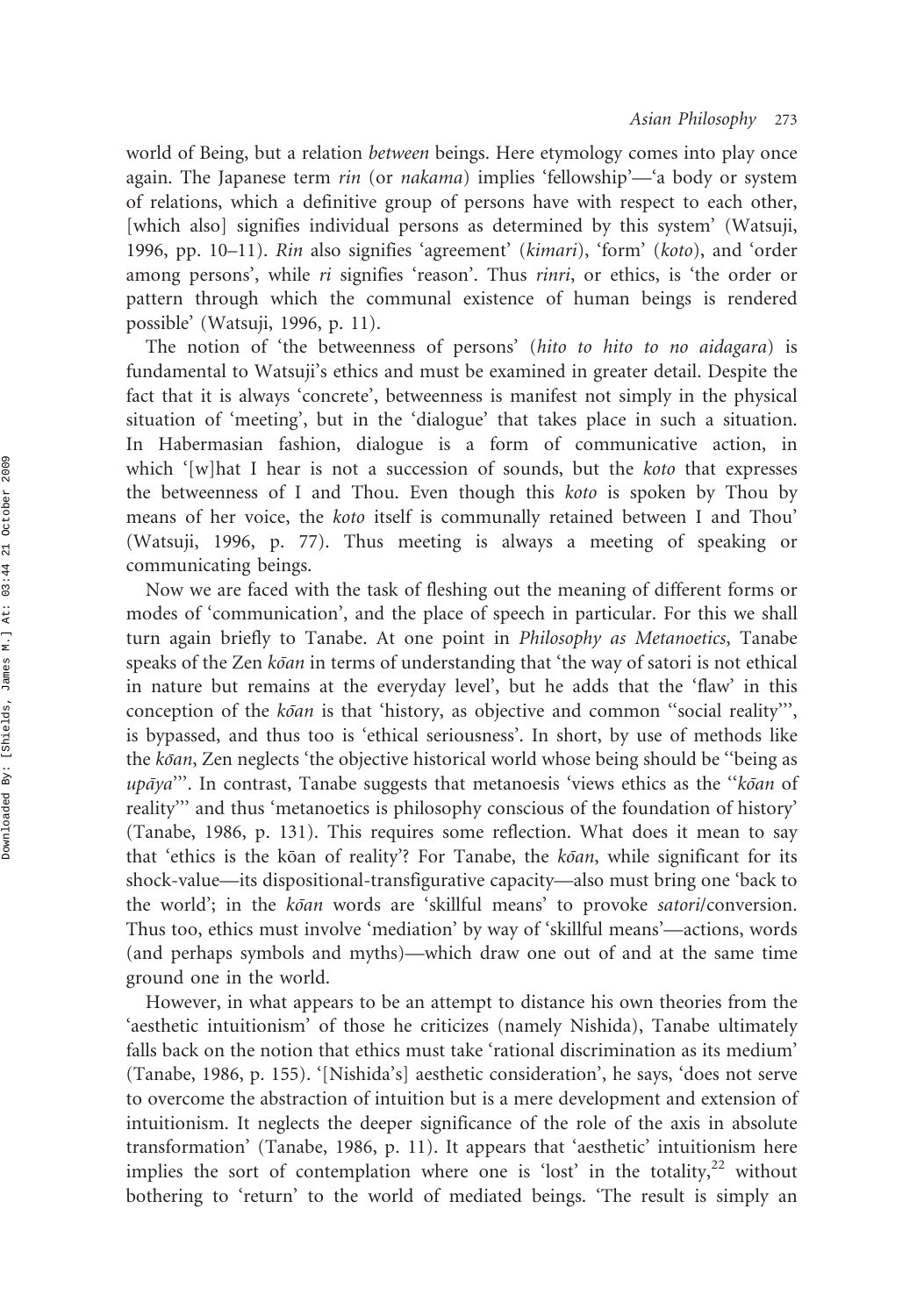intuition similar to artistic creativity and therefore distinct from the faith-in-practice of Zen' (Tanabe, 1986, p. 56).

#### Tanabe's Anaesthesia

Tanabe's analysis and self-distancing from the Nishidan 'aesthetic' stance presupposes that aesthesis involves a kind of a priori relationship between a subject and object, rather than a relationship between beings and 'objects' in a community, one that entails the capacity for change and development. It also assumes that artistic creativity and 'aesthetic intuition' of experience involves only a vertical connection between mind and form, subject and art-object; and that this integration of experience will be, ultimately solipsistic and totalizing.<sup>23</sup> However, a perspective of aesthesis may well recognize the significance of mediation with greater perspicuity than other forms of prehension or awareness, in part because art and beauty are always already characterized by mediation of the 'absolute' in 'empty forms', such as words, symbols or rituals. In short, Tanabe's (Platonic) rejection of beauty and art his *anaesthesia*—reflects a simplistic understanding of *aesthesis*, whereby concepts such as the 'sublime'<sup>24</sup> (where we find a discrimination of non-discrimination, prompted by an awesome Other-power, and leading to a complete transformation of—or out of—subjectivity, at its best), or the intersubjective aspect of artistic activity, are not addressed.

#### Aidagara and Aesthesis: The Ethics of Sociability

Ultimately, the significance of Watsuji's work and commitment to aesthetics emerges most clearly at the level of philosophical anthropology and the attempt to clarify a 'social ontology of existence'. Watsuji makes explicit reference in his aesthetic writings to traditional Japanese art forms, such as the tea ceremony *(chanoyu)* and linked verse (renga). These are of value precisely because of the particular way in which they express the interdependence of individuals in creation and artistic experience.<sup>25</sup> Unlike the high Romantic conception of the artist/genius as the solitary maudit in the manner of Faust or Byron, but very much in line with the 'classical' Romantics following Schiller's (mis)reading of Kant's Critique of Judgment (Kant, 1987), Watsuji is concerned to evoke a paradigm of aesthetic 'play', which is at the same time removed from 'frivolity' and solipsism, and which is located in social space.

For all of their debts to Marxism, both Watsuji and Tanabe recognize the serious flaws in Marxist philosophical anthropology. Watsuji in particular criticizes the (vulgar Marxist) notion of homo oeconomicus: 'Human beings (unlike animals) forge relationships and develop language and consciousness... the most basic criterion of human existence is the formation of relationships between self and others, and the assumption of a certain attitude as posture in order to accomplish that' (cited in Koschmann, 1996, p. 104).<sup>26</sup>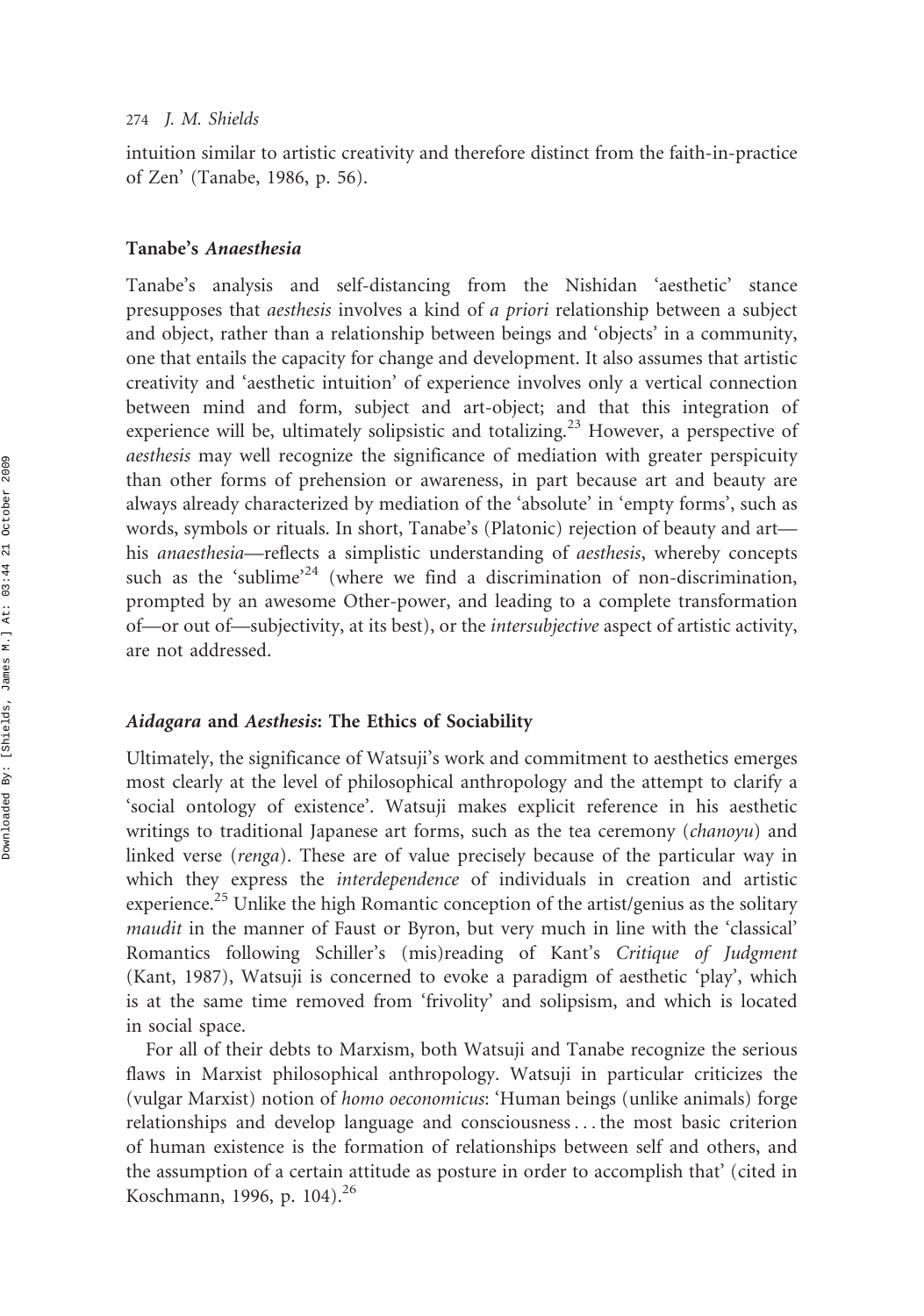In order to nuance this vision of human nature, Watsuji turned to the writings of various doyens of late 19th-century and early 20th-century social theory: Gumplowicz, Durkheim, Scheler, Tarde, Wiese and Simmel. However, being ultimately convinced that these thinkers (like Heidegger after them) were unable to rid themselves of commitment to an atomistic (and Judeo-Christian) philosophical anthropology, Watsuji missed a central theme to the work of Georg Simmel (1858–1918)—one that appears to have relevance to his own philosophicoreligious ethics: sociability. In The Sociology of Sociability (1949), Simmel defines this term as the social counterpart of play as well as of art. Just as play and art 'draw their form from ...realities but leave ...reality behind them', sociability 'makes up its substance from numerous fundamental forms of serious relationship among men, a substance, however, spared the frictional realities of real life'. Sociability so conceived, as the 'sociological play-form,' is beyond utility—it is an end in itself. '[S]ociability distils... out of the realities of social life the pure essence of association, of the associative process as a value and a satisfaction' (cited in Koschmann, 1996, p. 187).

This concept has deep roots within the Kantian-Romantic tradition and especially in the writings of Friedrich Schiller, who, in The Aesthetic Education of Man (1801), attempted to work out the implications and possibilities of an 'aesthetic' approach to 'enlightenment'. The very meaning of the term 'aesthetic' was extended by Schiller; no longer tied to works of art and their creation or reception, aesthesis applied to any thing—or person—that could be conceived as 'living form' (or perhaps, beingin-the-world); moreover, the appreciation or awareness of living form implies a modality of the entire being—a *metanoesis* that is itself *aesthesis* (Schiller, 1982, p. 101). The play concept is foundational in Schiller's work, not only for art but for 'the much more difficult art of living' and his examples are drawn from life, especially the life of human relationship (being-with; caring-for). Play is conceived by Schiller as the 'third drive' which will reconcile the other fundamental drives: towards change (senses) and towards changelessness or order (reason). Rather than annulling or sublating these two, the play drive is a kind of 'reciprocal subordination' of or oscillation between them. 'The play-drive, therefore, would be directed towards annulling time within time, reconciling becoming with absolute being and change with identity ...[it] will endeavour so to receive as if it had itself brought forth and to bring forth as the intuitive sense aspires to receive' (Schiller, 1982, xiv, pp. 3–4). Elizabeth M. Wilkinson and L. A. Willoughby suggest that, in this light, 'it would not ... be at all inapt to compare [Schiller's] ''third drive'' ... to, say, the opening of the ''Third Eye'' in Zen Buddhism' (Schiller, 1982, p. xcvi).

The Schillerian–Simmelian notion of the sociability-aesthesis of 'play' has especial relevance in the linguistic realm: when conceived *expressively* rather than simply designatively language has as one of its 'functions' the building of relationship, or association. Sociability arises not simply from mute 'play'—but primarily from 'dialogue'. Yet it is not simply 'critical' speaking, it is speaking that rests on a particular 'field' of relationship, and which 'deepens' that field in its very being. As Simmel puts it: 'Sociability provides... an artificial space in which both objective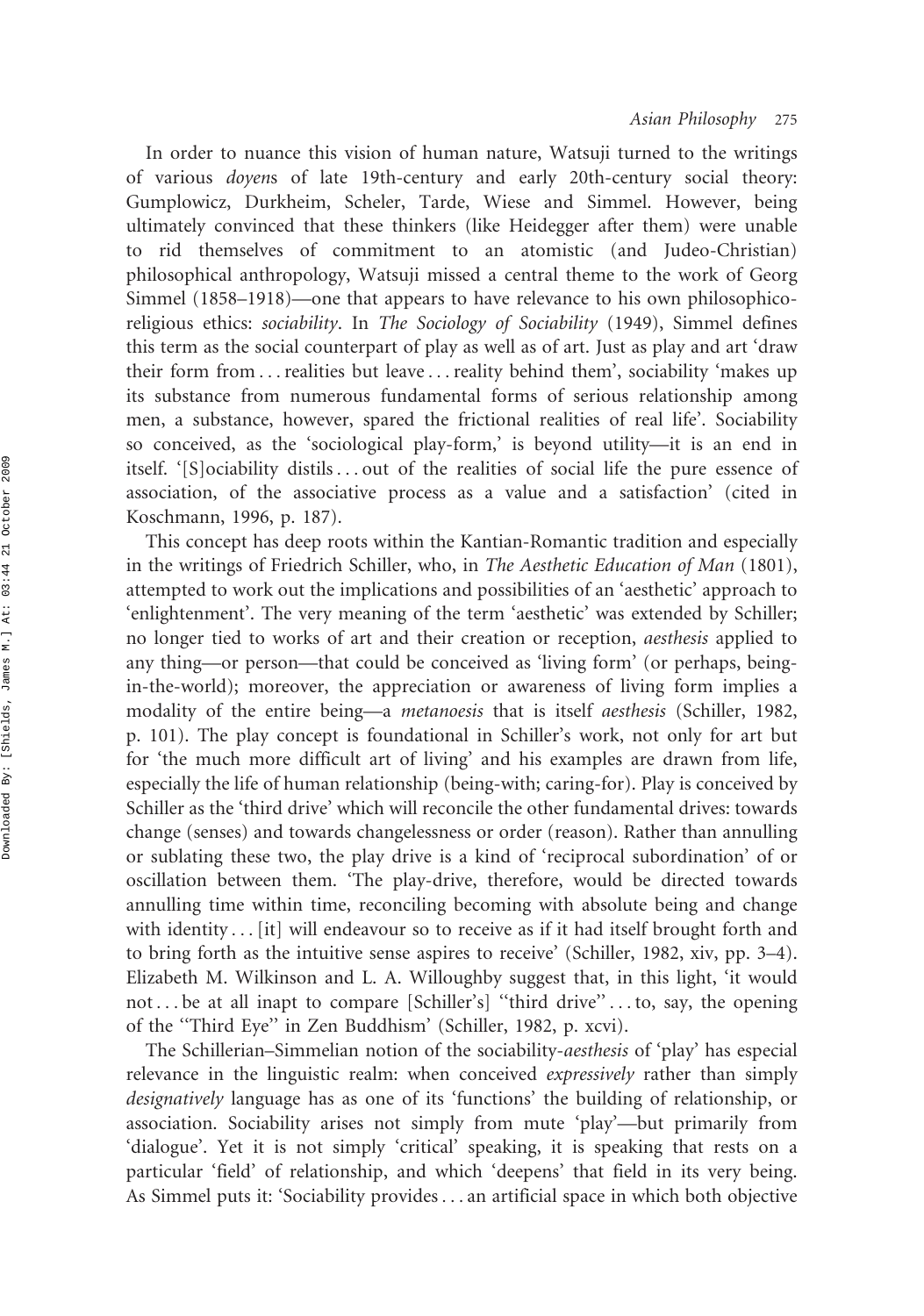interests and personal egos are suspended, and each participant acts ''as if'' all were equal, and ''as though he especially esteemed everyone''' (cited in Koschmann, 1996, p. 187).<sup>27</sup> Human relationship, the ground and locus for ethics, is 'empty' of substance, unreal—aesthetic.

#### Conclusion: kū ga kū zoru

The above discussion of the place of aesthesis and the ontology of sociability leads ultimately to reflection upon the meaning of the Zen maxim regarding the 'emptiness of emptiness' (Jp. kū ga kū zoru/Skt. s´ūnyāta s´ūnyāta). This apothegm can be interpreted in a number of ways. Abe Masao (1975, pp. 187–188) reads it as indicating that 'true Emptiness is wondrous Being, absolute  $u$ , fullness and suchness of everything, *tathagata*, ultimate reality'. Abe's paean to the plenitude of vacuity, while not invalid, must be dimensionalized somewhat by another reading of *śūnyāta*  $s$ *unyata*, whereby what is implied is the emptiness of the *realization* of emptiness itself. In short, emptiness upheld *(realized)* as a doctrine or an element of cognition must be further *real-ized* in the 'experience' of emptiness in the physical/phenomenal world.<sup>28</sup> Moreover, this 'experience' is not beyond language or conception, though it may not be exhausted by these modes of 'revelation'. Here 'true' emptiness is the oscillation/mediation of nothingness-being, concretized, made real, in the aesthesisaidagara of beings-in-the-world. In order for Compassion/Care to be more than an empty abstraction, mediation is necessary, and mediation implies a horizontality to the relationship of beings or living forms. Thus the horizontal aspect of  $\sin y \, dt$  $s$ *unyata* runs against the strictly vertical tendency of  $\bar{\sigma}$ so<sup>-</sup>centrism/topos, without sliding into the anaesthetic temptations of the Cartesian (or Critical Buddhist) 'topophobia'.

The difference rests in the horizontal nature (or rather three-dimensional nature) of the active relationship, as opposed to the two-dimensional nature of the merely contemplative/intuitive one. Perhaps this is a 'third aperture'—an aesthetic-ethical one grounded in the absolute nothingness of mediated betweenness, rather than the immediate basho of Self—conceived as an experience of gen/ma which draws ku back onto itself.<sup>29</sup> Here 'disinterestedness' (Seinlassen) does not imply passivity, contemplative serenity, or an intuitionist/topical merger of subject–object but rather a kind of (critical, non-instrumental) distancing that still upholds the fundamental betweenness of living forms in intersubjective space (*Offentlichkeit*); one that refuses the tendency of emptiness or nothingness to collapse upon itself.

As Watsuji (1996) concludes: 'Society can arise only between one subject and another in and through practical communication and, hence, through dialogue, communication, and transportation' (pp. 161–162). In short, ethics does not require Cartesian, Hobbesian or Kantian 'individuals' acting out of self-autonomy, but that does not mean it can do away with linguistic/symbolic discrimination, distinction, differentiation in toto. Meditation-thinking-through or after-thinking (denkt-nach)—finds its home in the mediation of Nothingness by way of words, symbols and (primarily) the concrete 'emptiness' of other beings.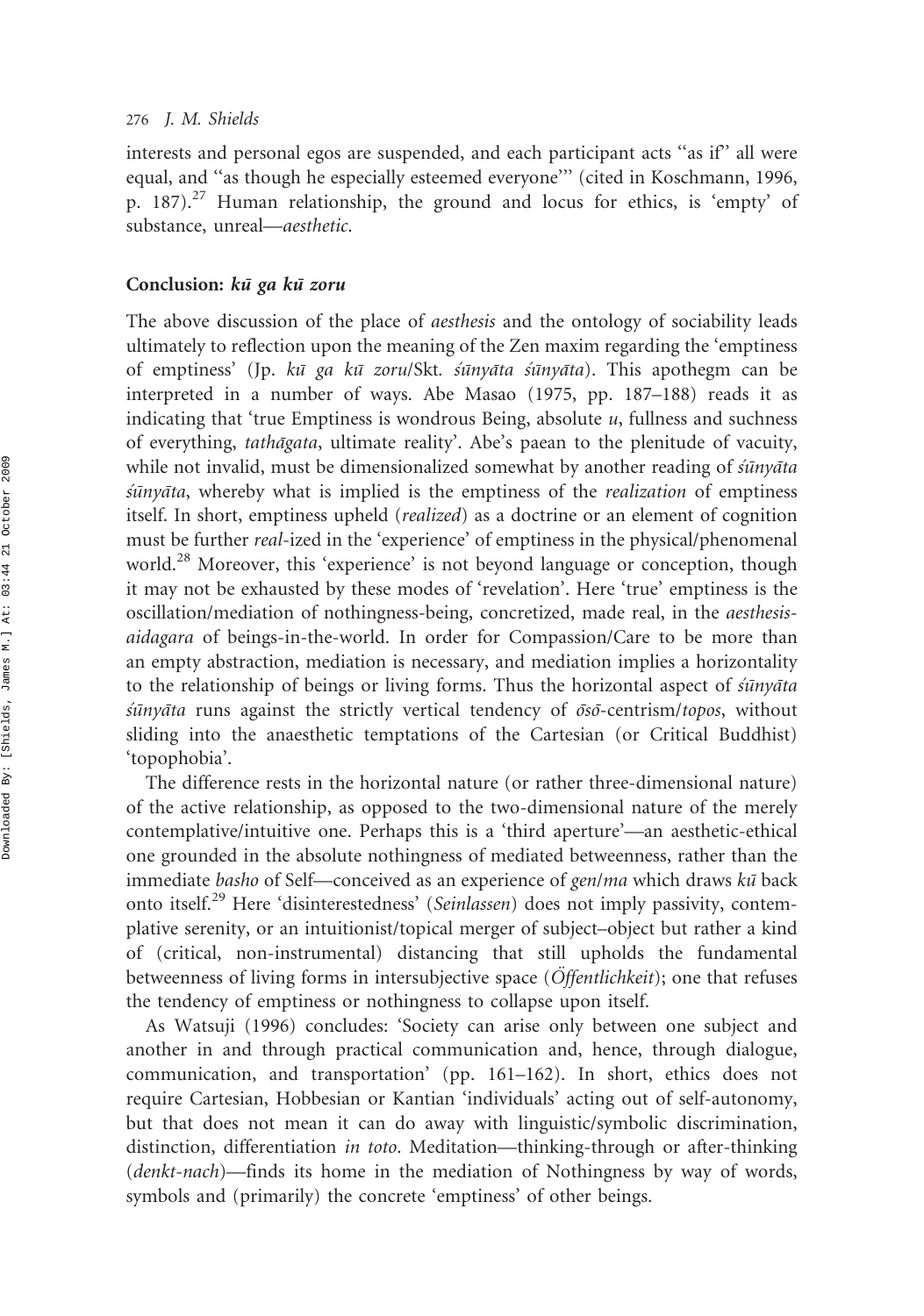In this paper, by utilizing the most important philosophico-religious tropes of Watsuji Tetsurō *vis-à-vis* some key concepts of Martin Heidegger and Tanabe Hajime, I have drawn out the ethical implications of various conceptions of 'fundamental ontology'. Critical Buddhists insist that Nishida, Nishitani and Tanabe (and one could say, by extension, Watsuji) are complicit in the devastation wrought by Japan on its own and other peoples during the first half of this century. This critique is primarily an ethical one, driven by considerations of the Wirkungsgeschichte of Kyoto tropes like the logic of place, absolute self-identity of contradictions, absolute mediation and metanoetics. The 'ethical' critique, however, ultimately hinges on a particular understanding of the use of language and the meaning of mediation, expounded in the Critical Buddhist exaltation of critica over topos. In developing the concept of aesthesis out of Watsujian ethical theory, I have suggested an alternative vantage-point from which to understand Kyoto School—and perhaps Zen—'ethics' more generally.

#### Notes

- [1] See, for instance, the papers by Heine, Hubbard, Sueki and Swanson in Pruning the Bodhi Tree: The Storm over Critical Buddhism (Hubbard & Swanson, 1997), the papers by Heisig, Ives, Maraldo and Van Bragt in Rude Awakenings: Nationalism, Zen, and the Kyoto School (Heisig & Maraldo, 1994), Brian Victoria's Zen at War (1997), as well as Iris Chang's Rape of Nanking (1997), and Patrick Smith's Japan: A Reinterpretation (1997).
- [2] For a more extensive analysis and critique of the Critical Buddhist understanding of the nature of Buddhism as 'criticism', see 'Hihan Bukkyō: Critical Buddhism as a Hermeneutics of Practice' (Shields, 2006).
- [3] Carter (1996) concurs with LaFleur (1978), in remarking that, '[e]ven though Watsuji was certainly never a member of the ''inner circle'' of that school ... the influence of that developing tradition on Watsuji is evident' (p. 338). A true polymath, Watsuji published monographs on Nietzsche (1913) and Kierkegaard (1915)—for which he was credited with introducing existentialism to Japan—Japanese art and literature (1920), Dogen and the Japanese spirit (1926a), primitive Christianity (1926b), primitive Buddhism (1927), Confucius (1938) and Greek culture (1946). The study of ethics was a somewhat late concern, though very much indebted to his earlier religious, historical, aesthetic and crosscultural investigations. Regarding the debate between William LaFleur and David Dilworth (1974); pace Carter, who sees them in a 'dialectical tension', it seems to me that LaFleur is closer to the mark in reading Watsuji in a 'religious' fashion. Certainly, I think Dilworth (1974, p. 17) is mistaken is de-Buddhizing Watsuji. Though Confucian elements are evident in his work, I agree with LaFleur (and Watsuji himself) in seeing Buddhism as the prominent influence in Watsujian thought, especially by the time of Rinrigaku. Carter (1996, pp. 347–349), in similar fashion to Dilworth, speaks of Watsuji taking Nishida in 'a horizontal direction', implying that he diverges from the 'Buddhist' path of absolute nothingness by going 'epistemological'—again, a dichotomy (indebted to a Nishidanexistentialist privileging of pure experience over conceptual thinking and discrimination) that is, to me, facile and unnecessary.
- [4] The complete title of Rinrigaku is Ningen no gaku to shite no rinrigaku.
- [5] 'The human being is 'the group' (yo no naka) and also the 'person' (hito) in the group. The human being is, therefore, not only the 'person' nor simply 'society' (shakai). Here we can see the dual quality of the human being's dialectical unity' (cited in Koschmann,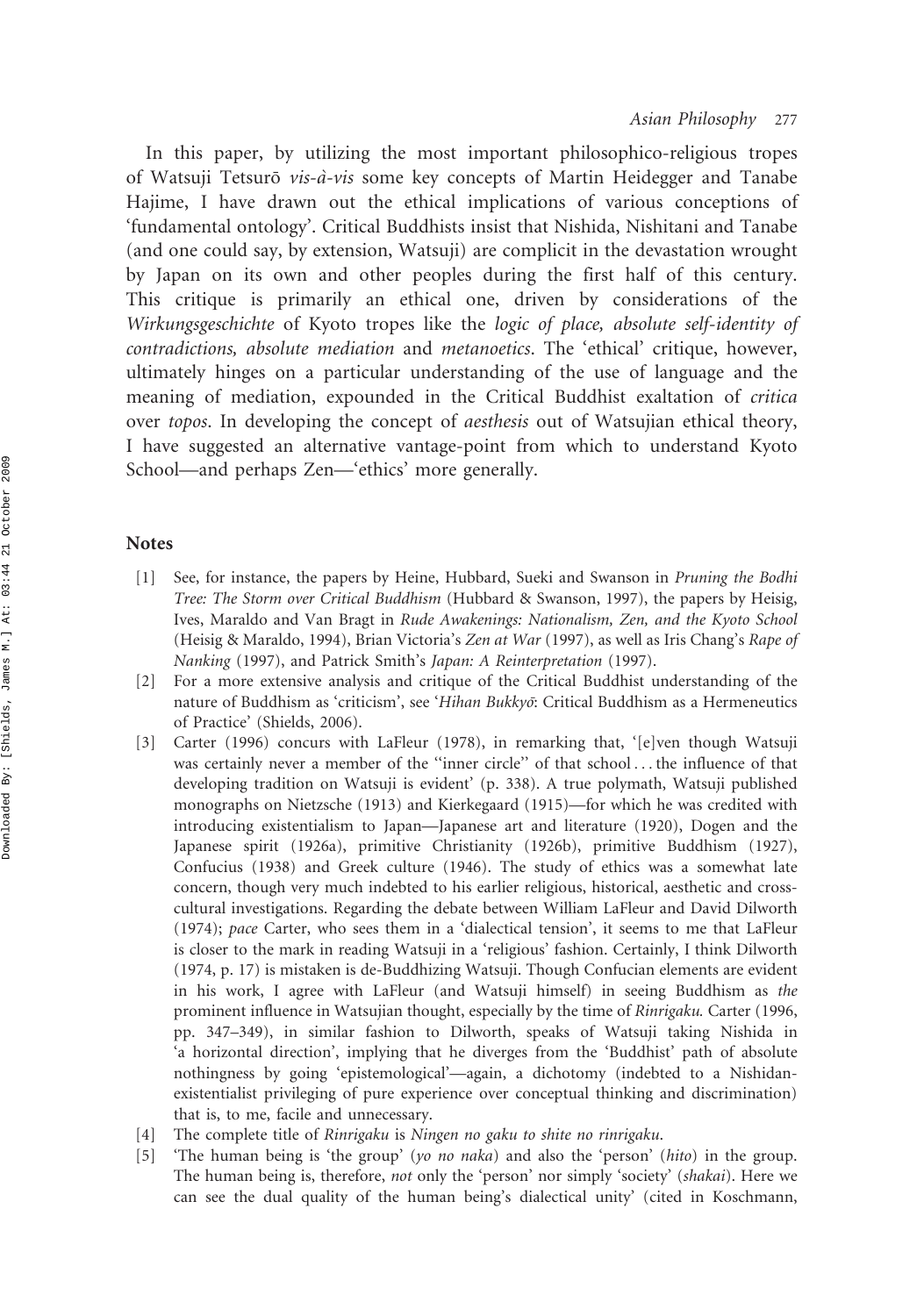1996, p. 102). Watsuji's reliance upon root meanings and etymology (figura etymologica) is a trait familiar to students of Heidegger, and one that has been, it must be said, widely criticized as a somewhat malleable hermeneutic tool.

- [6] Watsuji's last phrase may, and perhaps should, give us pause. What does he mean by 'regardless of how this emptying is performed'? Watsuji goes on in this passage to conclude that human association so conceived is understood to be 'the movement of the negation of negation in which absolute negativity returns to itself through its own self-negation'; and that, moreover, this picture includes human association as 'coercion' (1996, p. 117). Thus the 'continuous creation of human beings' that is 'the basic principle of ethics' must be taken not simply as the biblical 'good creation' of more life but also as the 'bad creation' of the Orwellian or Huxleyan sort. See note 11.
- [7] Watsuji traveled in Germany and Europe in 1927, and, like his countrymen Nishitani and Tanabe, came into immediate contact with the work and person of Martin Heidegger. The young Heidegger had recently become the *doyen* of German phenomenological thinking, usurping the mantle of his mentor Husserl. Upon returning to Japan, Watsuji penned Fudo (Climate and Culture) as a direct response to Heidegger's just-published Sein und Zeit (see Watsuji, 1971; Heidegger, 1996). Though ultimately critical of Heidegger's philosophy, Watsuji's considered response indicates that he—as with many other modern Japanese scholars—believed the German thinker's work to be of epoch-making importance and potentially a bridge over the Great East–West Divide.
- [8] 'What is the field in which two *Dasein* coexist? This field must also belong to the basic structure of sonzai' (Watsuji, 1996, p. 221).
- [9] This limited sense of spatiality is the reason, Watsuji (1996) claims, that Heidegger considered temporality to be of greater importance than spatiality (p. 175). But see Yuasa's (1996) comments on Heidegger's later Kehre as 'a turn from temporal life to spatial life' (p. 336), and also Sakai's (1991) critique of Watsuji on Heidegger, where Sakai wonders what form of individualism Heidegger is culpable of—surely, he says, not the classical substantialist or Cartesian sort. This point is well-taken, but I am inclined to agree with Lévinas (1994), Werner Marx (1992), Dilworth (1974), Steiner (1991) and others who argue that Heidegger was never able to extend his concern with 'concern' in a meaningful ethical way, and that this lacuna reflects a latent 'subjectivism' in his work.
- [10] See Steiner's (1991) remarks on the reading (by Rudolf Carnap, among others) of Heidegger's 'play with and on Nothingness' as a path leading to nihilism rather than out of it (p. 154). The precise differences between Heideggerian and Buddhist/Kyoto School understandings of nothingness bears further work, however it is clear that Heidegger was not working with a sense of *s´ūnyāta*. We might also note, in this regard, the abyssal *Liebestod* that colours the darker side of German Romanticism (and crops up in Oswald Spengler's Decline of the West [1918], a work with which the young Heidegger was quite familiar).
- [11] Bellah (1965), Sakai (1991), and Dilworth (2006) are the harshest critics of *Der Fall des* Watsujis, but even the more moderate Pincus (1991) and Odin (1992, 1996) acknowledge the strong connection between Watsuji's writings and 'totalitarian state ethics' (if not 'emperor system fascism'). Like Tanabe, Watsuji's biggest failing in this regard is his onetime equivalence of the Emperor as the locus of absolute nothingness, and thus the 'ground' and focus of individual and social existence. Watsuji is most culpable in his wartime writings, especially 'The Way of the Subject' and 'America's National Character', which reek of propaganda and racial stereotyping. Is this another instance of the Case of Heidegger, where a weak-willed man lets his ideas copulate with state ideology partly out of self-interest and partly out of a desire to give his ideas concrete form? More pressingly, is there a necessary or inevitable link between the philosophy/'ethics' of Japanese imperial ideology and Watsuji's ethics of betweenness? I say, provisionally at least, no. Watsuji's theory of personhood,

<sup>278</sup> J. M. Shields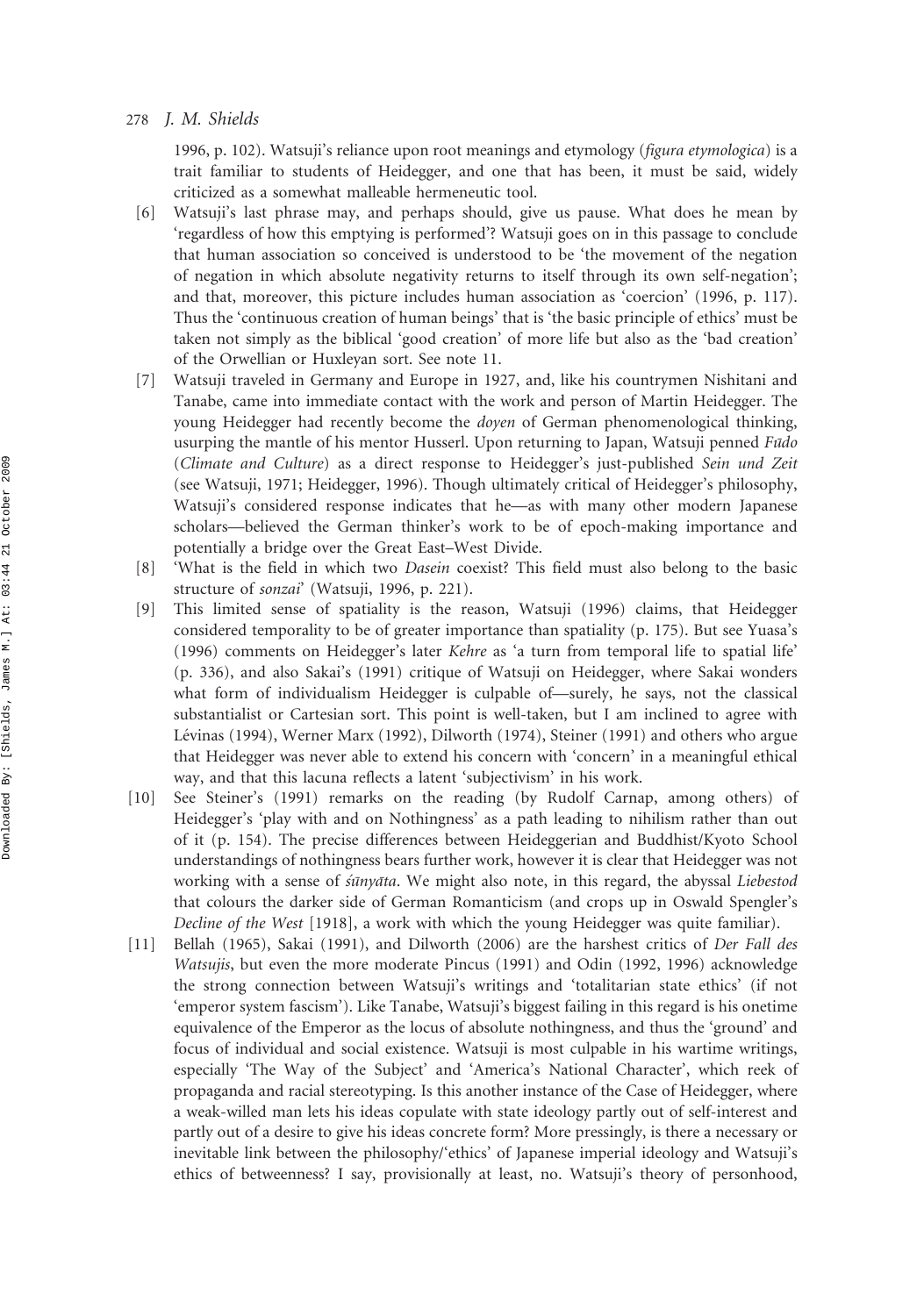as outlined in the Rinrigaku (admittedly extirpated by the author himself after the War of its more Imperialist notions), is clearly meant to restore a Buddhist 'middle way' (Jp. *chudo*̄) between extreme positions of essentialism on the one side and nihilism on the other; and between rampant individualism of the Bacon–Hobbes sort and the type of social organicism, which typifies fascist ideology. Though the odor lingers, and cannot be easily wished away, it should not render the life work of such a seminal thinker anathema.

- [12] Watsuji's remarks here bear remarkable similarity to the work of: (1) Emmanuel Lévinas (1906–1995) a student of Heidegger who was also concerned with the lack of an interpersonal (and thus ethical) dimension in the Heideggerian corpus (and in phenomenology more generally); and (2) Jürgen Habermas, whose thesis of 'communicative action' or 'discourse ethics' sustains the notion of an interpersonal self (Habermas, 1990). I intend to explore these specific connections and their implications for interreligious dialgue in future research.
- [13] Tanabe, like Nishitani and Watsuji, studied in Germany in the early 1920s, and, as with these two, was highly influenced by the work of Husserl and Heidegger. In 1928 he succeeded to Nishida's chair in philosophy at Kyoto University, a post he held through the war. Always fascinated with Hegel, he fell under the influence of the young Marxist thinkers of the period (e.g. Miki Kiyoshi [1897–1945]; Tosaka Jun [1900–1945]).
- [14] See Umemoto (1947). Despite superficial similarities, Tanabe's subject ultimately diverges from the Sartrean–Marxist subject, largely because of his Kyoto School/Buddhist roots, where nothingness cannot be left as nihility or negativity, some sort of existential 'abyss', but must be understood in terms of absolute nothingness, or  $k\bar{u}$  (s $\bar{u}n\bar{v}$  $\bar{a}ta$ ).
- [15] It must be noted, however, that Tanabe's acting-subject acts out of a voluntary submission to the call or prompting of the Other-power. His is ultimately a philosophico-religious vision of tariki. In other words, the self acts while being acted upon, and this effects a 'conversion from negation to affirmation, from [being-toward] death to [being-toward] life' (Heisig, 1986, p. xliv).
- [16] It is noteworthy that Tanabe's own metanoesis or conversion emerged in the context of Japan's impending defeat, and his own sense of powerlessness and lack of freedom, viz. the military regime's rightist jingoism. Thus, rather than metanoesis being a turn away from the world to silence or contemplation of the absolute, it is, at least for Tanabe himself, a response to a lack of self-expression, dialogue, and criticism. Metanoesis can thus be conceived in terms of a bulwark against irrationalism, as much as against the excesses of reason and conceptualization.
- [17] This correlates with Streng's (1967) thesis that 'Nāgārjuna presumes no 'absolute' in relation to a 'particular' but empty structures of particulars' (p. 151). Richards (1978) concurs.
- [18] Tanabe adds: 'This is the point of contact between the philosophy of nothingness and Marxism' (cited in Koschmann, 1996, p. 118). Of course, both Nishida and Nishitani had also insisted that their nothingness was not 'absolute negativity' but rather the plenitude of 'emptiness' which is at the 'ground' (or 'field') of such negativity, but Tanabe's 'historicalization' of the philosophy of nothingness bespeaks a markedly different approach to the problem and one that might go some way in answering our concerns regarding the 'lack of history' in the work of the Kyoto School thinkers (see e.g. Gilkey, 1989, p. 68; Heisig, 1986, p. xx; D.T. Suzuki, cited in Heisig, 1994, p. 20).
- [19] These, according Tanabe (1986), imply a 'non-discrimination of discrimination' (mufunbetsu no funbetsu) that is in fact very far from the 'logic of Zen', which is best exemplified in the reverse formulation: the 'discrimination of nondiscrimination' (p. 56). In the former, the emphasis is on the epistemological primacy of nondiscrimination, and thus a logic of both/and, rather than neither/nor.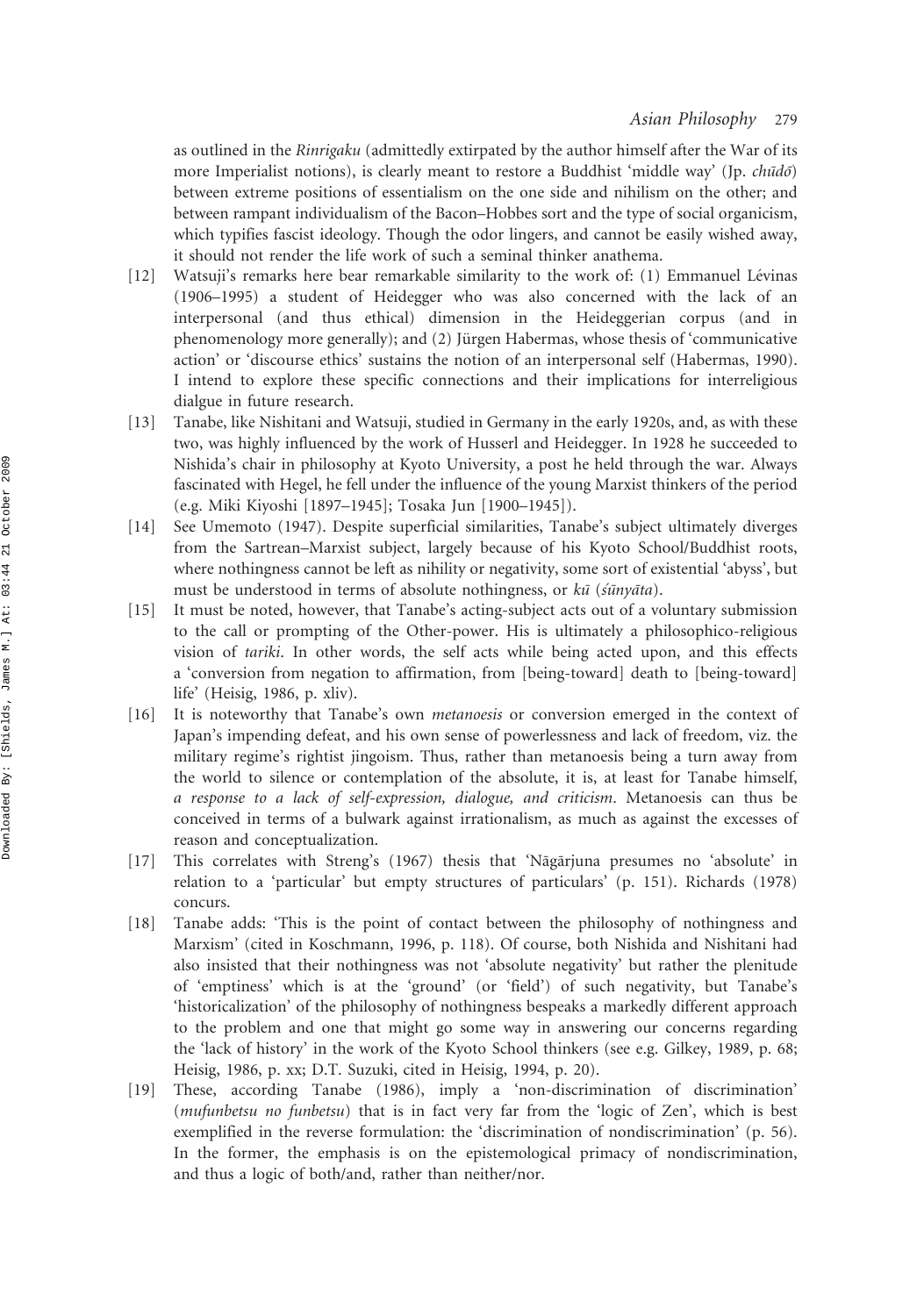- [20] Tanabe's remarks are often remarkably prescient of Critical Buddhism: 'There is no question but that the in-itself tendency of Zen Buddhism runs the risk of falling prey to unmediated self-identity. For the fact is, the principle of 'Above all else, the Great Death!' often degenerates into a mere national slogan, and religious action fails to me mediated by the rational seriousness of ethics, lacking the mediation either of the powerlessness of the self that is awakened in the confrontation with ethics, or of the radical evil that is hidden in the depths of the self' (Tanabe, 1986, p. 171). Of course, to this the Critical Buddhist response might be: Physician, heal thyself!
- [21] 'Since absolute nothingness is always a transformation and a mediation, it can never exist immediately' (Tanabe, 1986, p. 82). Compare Aristotle's frustration with Plato's abstract 'forms' (Ethics I.vi) and also, within classical Indian thought, Rāmānuja's response to Sankara's non-dualism, in which, for Ramanuja, the inseparability of human and God/Other-power is not conceived as absolute identity, but the latter retains hegemony, and the former must respond in absolute faith and love.
- [22] Elsewhere, Tanabe (1986) criticizes both the Zen sage and the Daoist hermit for advancing no further than 'aesthetic enjoyment ... despite their best efforts to transcend the ethical, [they] can only end up in a state of nature that is in fact sub-ethical' (p. 171). Tanabe is very much concerned with upholding the Kierkegaardian 'paradoxical' (or oscillating) dialectic over the Hegelian synthesizing/sublating one. His critique of Nishida is also extended onto Schelling and Böhme, whose Ungrund differs from Nothingness is being (1) unmediated and (2) allied with a principle of nondifferentiation (pp. 141–143). Also see Faure (1991) for a critique of the 'rhetoric of immediacy' in Chan/Zen Buddhism.
- [23] Tanabe (1986) mentions his debt to Plato (whom he prefers to Plotinus), suggesting that he 'shall adhere to a standpoint of the self-consciousness of action-faith that follows Plato in proscribing aesthetic contemplation', even while criticizing many other aspects of Plato's work as insufficiently 'concrete' (p. 89). Also see Tanabe (1986, p. 264), where he associates aesthetic enjoyment with 'pleasure', hedonism and elitism.
- [24] The 'positing-awareness' ('beautiful') and 'dispositioning-shock' ('sublime') aspects of aesthesis find theoretical expression within the Japanese aesthetic tradition in the distinction between sabi and wabi (see Inada, 1997, p. 126). Aesthesis (Gk.  $\alpha\iota\sigma\theta\eta\sigma\iota\varsigma$ , a perceiving) denotes 'the perception of the external world by the senses'. The derivation 'aesthetic' was first understood as 'things perceptible by the senses, things material' but, by virtue of Baumgarten's appropriation in his Aesthetica (1750) the term came to imply matters of taste and beauty. This 'misuse' was protested by, among others, Kant, who insisted that aesthetics refer solely to 'the science which treats of the conditions of sensuous perception' (Critique of Pure Reason I.I.§1). However, Kant himself, in the Critique of Judgment (1790), effectively collapsed both senses into one. Thus aesthesis came to signify creative activity (non-teleological, and non-cognitive) as well as a kind of discriminating awareness (of the perceptive, that is, material and corporeal sort). It is also well to note that one of the roots of *aesthesis* is *thesis/thetic* ( $\theta \epsilon \tau \kappa - o\zeta$ ), which implies 'placement', or 'position', and derives from the Indo-European root de-, which gave birth to both 'theory' and 'do'. Thus aes-thetic activity involves a dis-*position* in the way that Tanabe's meta-noesis involves an afterthinking.
- [25] The character gen (pronounced ma when understood as an artistic/spiritual ideal) is a key term in Japanese aesthetics, signifying 'betweenness'). Compare Mead (1964, p. 299), on the nature of aesthetic/creative experience, which 'belongs to coordinated efforts of man, when the role of the other in the production is aroused in each worker at the common task, when the sense of team play, *esprit de corps*, inspires interrelated activities'.
- [26] Besides the direct influence of Natsume Sōseki, other currents of thinking about aesthetics in Japan in the early 20th century no doubt had an effect on Watsuji's thinking. One important and influential thinker was Kuki Shuzo (1888–1941), who studied with Husserl, Heidegger, Sartre and Bergson, and whose best known work Iki no kozo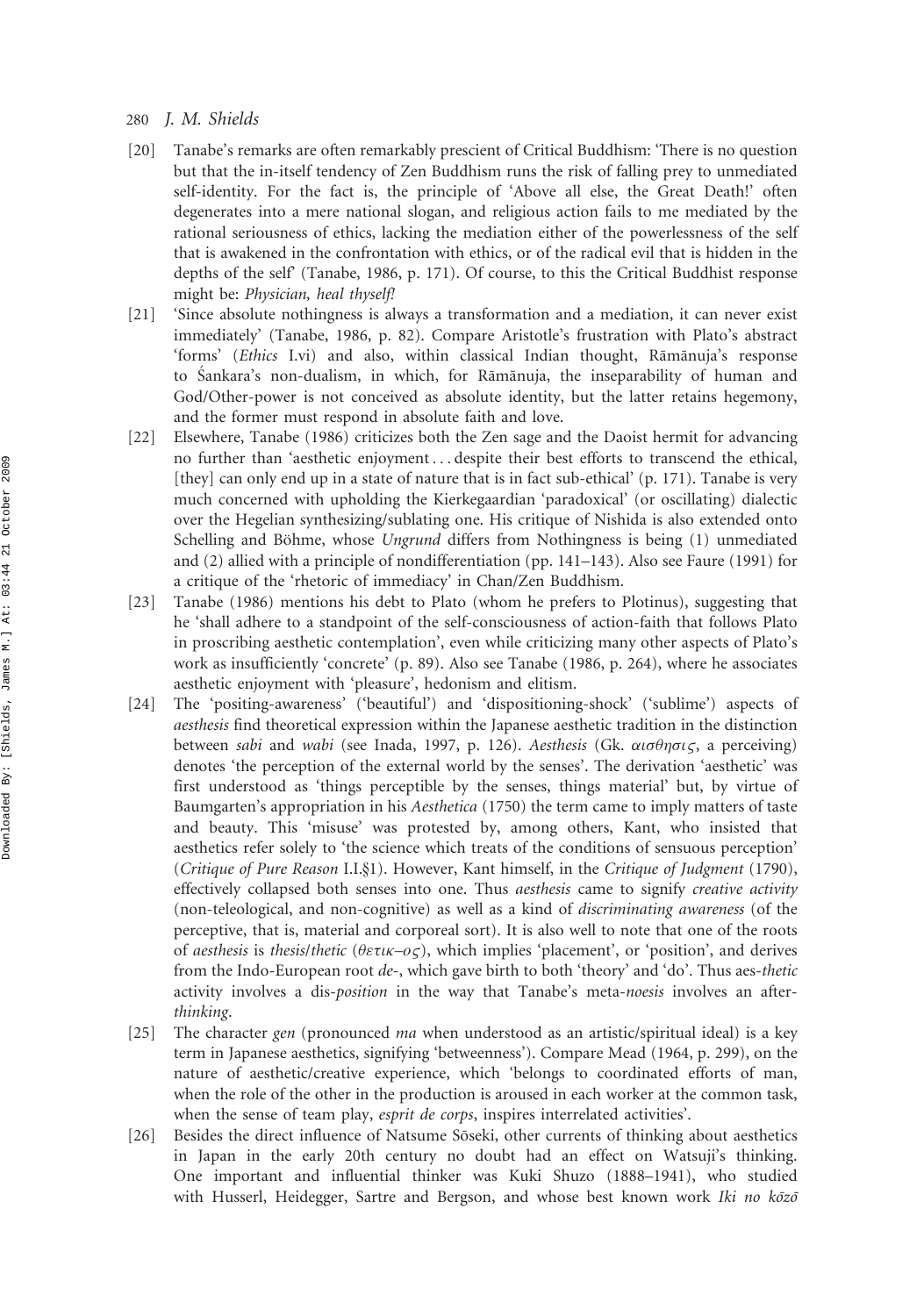(The Structure of Edo Aesthetic Style, 1930), focused on the sense of style and deportment prevalent, especially among the younger generation, in the late Tokugawa and early Meiji eras (see Kuki, 1997). This style (iki) was characterized by a 'playful bravado' which expressed the growing autonomy of a mercantile and artisanal class vs the asceticism and martialism of the samurai bureaucracy (Pincus, 1991, p. 148). Kuki upholds iki style as an essentially Japanese creation—balancing bitai (erotic allure), ikuji (fearless pride) and akirame ('Buddhist' resignation)—and one that must be used as a bulwark against Western cultural imperialism. In short, the secret of iki style is 'to continuously decrease the distance [between oneself and another/object] while never allowing that distance to be completely annihilated' (p. 147).

- [27] The 'fictiveness of sociability' has not gone unnoticed in Japanese philosophy. Fukuzawa borrows this aspect of Simmelian theory, thereby, in the words of Moriyama, 'pushing the logic of humanism to its furthest extreme' (cited in Koschmann, 1996, p. 186). Also see Nishitani (1990, pp. 252–255, 258–259), on 'play'.
- [28] Glyn Richards (1978), citing Streng's (1967) interpretation of Nāgārjuna, asks whether it might be that 'the meaning of  $\sin y \, d\tau$  ultimately has to be sought in its use in a form of life rather than in any attempt to locate an objective referent or counterpart?' (p. 260) It seems clear to me that this is indeed so.
- [29] 'The religioaesthetic principle of ma can be translated not only as betweenness and relatedness, but also as interval, gap, blank, pause, opening, void and a variety of other things indicating the ethereal beauty which is manifested by the empty space and/or time "in between" all persons and events' (Odin, 1992, p. 482). Watsuji adds: 'This is the ecstasy of art and at the same time an ecstasy expressive of what is called ''self-and-other/not-two'' (*jita funi*). Thus it is a religious ecstasy of the great emptiness' (cited in LaFleur, 1978, p. 249).

#### References

- Abe, M. (1975). Non-being and  $Mu$ : The metaphysical nature of negativity in the East and the West. Religious Studies, 11(2), 181–192.
- Bellah, R. N. (1965). Japan's cultural identity: Some reflections on the work of Watsuji Tetsuro. Journal of Asian Studies, 24(4), 573–594.
- Carter, R. E. (1996). Interpretive essay: Strands of influence. In W. Tetsurō, Watsuji Tetsurō's Rinrigaku: Ethics in Japan (Y. Seisaku & R. E. Carter, Trans.) (pp. 325–354). Albany, NY: SUNY Press.
- Chang, I. (1997). The Rape of Nanking: The Forgotten Holocaust of World War II. London: Penguin Books.
- Dilworth, D. A. (1974). Watsuji Tetsurō (1889–1960): Cultural phenomenologist and ethician. Philosophy East & West,  $24(1)$ , 3–22.
- Dilworth, D. A. (2006). Guiding principles of interpretation in Watsuji Tetsuro's History of Japanese Ethics. In J. Heisig (Ed.), Frontiers of Japanese philosophy (pp. 101–112). Nagoya: Nanzan Institute for Religion and Culture.
- Faure, B. (1991). The rhetoric of immediacy: A cultural critique of Ch'an/Zen Buddhism. Princeton, NJ: Princeton University Press.
- Gilkey, L. (1989). Nishitani Keiji's Religion and nothingness. In T. Unno (Ed.), The religious philosophy of Nishitani Keiji (pp. 49–69). Berkeley, CA: Asian Humanities Press/Nanzan Institute.
- Habermas, J. (1990). Moral consciousness and communicative action (C. Lenhardt & S. Weber Nicholsen, Trans.). Cambridge, MA: MIT Press.
- Hakamaya, N. (1989). Hongaku shisō hihan [Critiques of the doctrine of original enlightenment]. Tokyo: Daizo¯ Shuppan.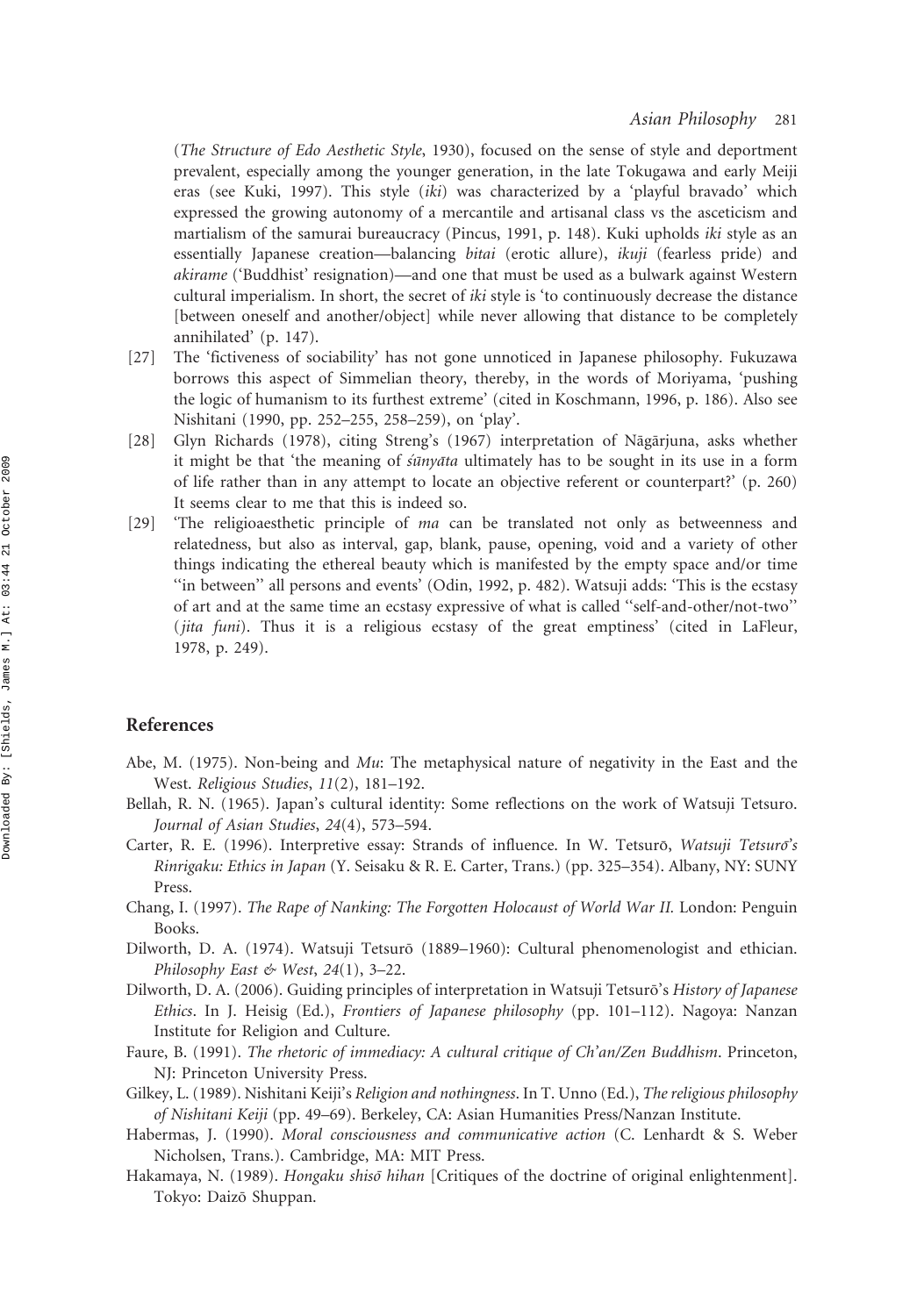Hakamaya N. (1990). Hihan Bukkyō [Critical Buddhism]. Tokyo: Daizō Shuppan.

- Heidegger, M. (1996). Being and Time (J. Macquarrie & E. Robinson, Trans.). Albany, NY: SUNY Press. (Originally published as Sein und Zeit. Tübingen: Max Niemeyer Verlag, 1927.).
- Heine, S. (1997). Critical Buddhism and Dōgen's Shōbōgenzō: The debate over the 75-fascicle and 12-fascicle texts. In J. Hubbard & P. L. Swanson (Eds.), Pruning the Bodhi Tree: The storm over critical Buddhism (pp. 251–285). Honolulu: University of Hawai'i.
- Heisig, J. W. (1986). Introduction. In T. Hajime, Philosophy as Metanoetics (Takeuchi Yoshinori, Trans.) (pp. vii–xxx). Berkeley, CA: University of California Press.
- Heisig, J. W. (1994). Tanabe's logic of the specific and the spirit of nationalism. In J.W. Heisig & J. C. Maraldo (Eds.), Rude awakenings: Zen, the Kyoto School, and the question of nationalism (pp. 255–288). Honolulu: University of Hawai'i Press.
- Heisig, J. W. & Maraldo, J. C. (Eds.). (1994). Rude awakenings: Zen, the Kyoto School, and the question of nationalism. Honolulu: University of Hawai'i Press.
- Hubbard, J. (1997). Topophobia. In J. Hubbard & P. L. Swanson (Eds.), Pruning the Bodhi Tree: The storm over critical Buddhism (pp. 81–112). Honolulu: University of Hawai'i Press.
- Hubbard, J. & Swanson, P. L. (Eds.). (1997). Pruning the Bodhi Tree: The storm over critical Buddhism. Honolulu: University of Hawai'i Press.
- Inada, K. K. (1997). A theory of oriental aesthetics: A prolegomenon. Philosophy East  $\mathfrak{G}$  West, 47, 117–131.
- Ives, C. (1994). Ethical pitfalls in imperial Zen and Nishida philosophy: Ichikawa Hakugen's critique. In J. W. Heisig & J. C. Maraldo (Eds.), Rude awakenings: Zen, the Kyoto School, and the question of nationalism (pp. 16-39). Honolulu: University of Hawai'i Press.
- Kant, I. (1987). Critique of judgment (W. S. Pluhar, Trans.). Indianapolis, IA: Hackett.
- Koschmann, J. V. (1996). Revolution and subjectivity in postwar Japan. Chicago, IL: University of Chicago Press.
- Kuki, S. (1997). Reflections on Japanese Taste: The Structure of Iki. (John Clark, Trans.) Sydney, Australia: Power Publications (Originally published as Iki no Kōzō. Tokyo: Iwanami Shōten, 1930).
- LaFleur, W. R. (1978). Buddhist emptiness in the ethics and aesthetics of Watsuji Tetsurō. Religious Studies, 14, 237–250.
- Lévinas, E. (1994). Outside the subject (M. B. Smith, Trans.). Stanford, CA: Stanford University Press. (Originally published as Hors sujet. Paris: Fata Morgana, 1987.).
- Maraldo, J. C. (1994). Questioning nationalism then and now: A critical approach to Zen and the Kyoto School. In J. W. Heisig & J. C. Maraldo (Eds.), Rude awakenings: Zen, the Kyoto School, and the question of nationalism (pp. 333–362). Honolulu: University of Hawai'i Press.
- Marx, W. (1992). Towards a Phenomenological Ethics: Ethos and the Life-World. Albany, NY: SUNY Press.
- Matsumoto, S. (1989). Engi to kū: Nyoraizō shisō hihan [Pratītya-samutpāda and emptiness: Critiques of the doctrine of tathāgata-garbha]. Tokyo: Daizō Shuppan.
- Matsumoto, S. (1993). Zen shisō no hihanteki kenkyū [Critical studies on Zen thought]. Tokyo: Daizō Shuppan.
- Mead, G. H. (1964). Mind, self and society. Chicago, IL: University of Chicago Press.
- Nishitani, K. (1990). The self-overcoming of Nihilism. Albany, NY: SUNY Press.
- Odin, S. (1992). The social self in Japanese philosophy and American pragmatism: A comparative study of Watsuji Tetsurō and George Herbert Mead. Philosophy East & West, 42, 475–501.
- Odin, S. (1996). The social self in Zen and American pragmatism. Albany, NY: SUNY Press.
- Pincus, L. (1991). In a Labyrinth of Western desire: Kuki Shuzo and the discovery of Japanese being. Boundary 2, 18(3), 142–156.
- Richards, G. (1978). Sunyata: Objective Referent or Via Negativa? Religious Studies, 14, 251–260.